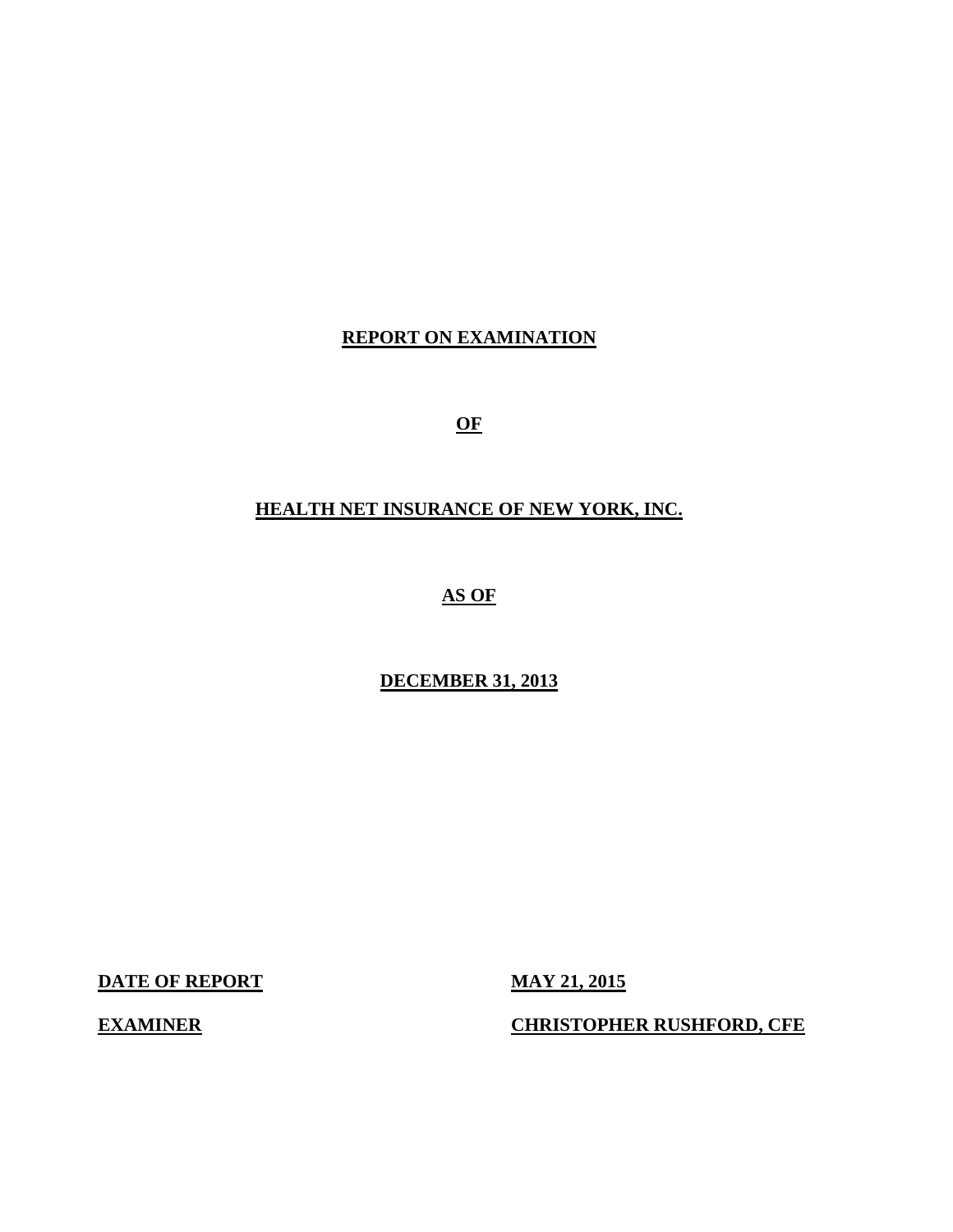# **TABLE OF CONTENTS**

| <b>ITEM NO.</b> |                                                                                                                                                                                                                                                                                                                        | PAGE NO.                                        |
|-----------------|------------------------------------------------------------------------------------------------------------------------------------------------------------------------------------------------------------------------------------------------------------------------------------------------------------------------|-------------------------------------------------|
| 1.              | Scope of the examination                                                                                                                                                                                                                                                                                               | 3                                               |
| 2.              | Description of the Company                                                                                                                                                                                                                                                                                             | 5                                               |
|                 | Management and controls<br>Α.<br>Territory and plan of operation<br>B.<br>C. Company in runoff<br>Holding company system<br>D.<br>Intercompany agreements<br>Е.<br>Internal controls<br>F<br>G. Fidelity bond and other insurance<br>Reinsurance<br>$H_{\cdot}$<br>Pensions, stock ownership and insurance plans<br>L. | 7<br>8<br>9<br>10<br>11<br>12<br>12<br>12<br>13 |
| 3.              | <b>Financial statements</b><br><b>Balance</b> sheet<br>$\mathbf{A}$<br>Β.<br>Statement of revenue, expenses and capital<br>and surplus                                                                                                                                                                                 | 14<br>15<br>16                                  |
| 4.              | Compliance with prior report on examination                                                                                                                                                                                                                                                                            | 18                                              |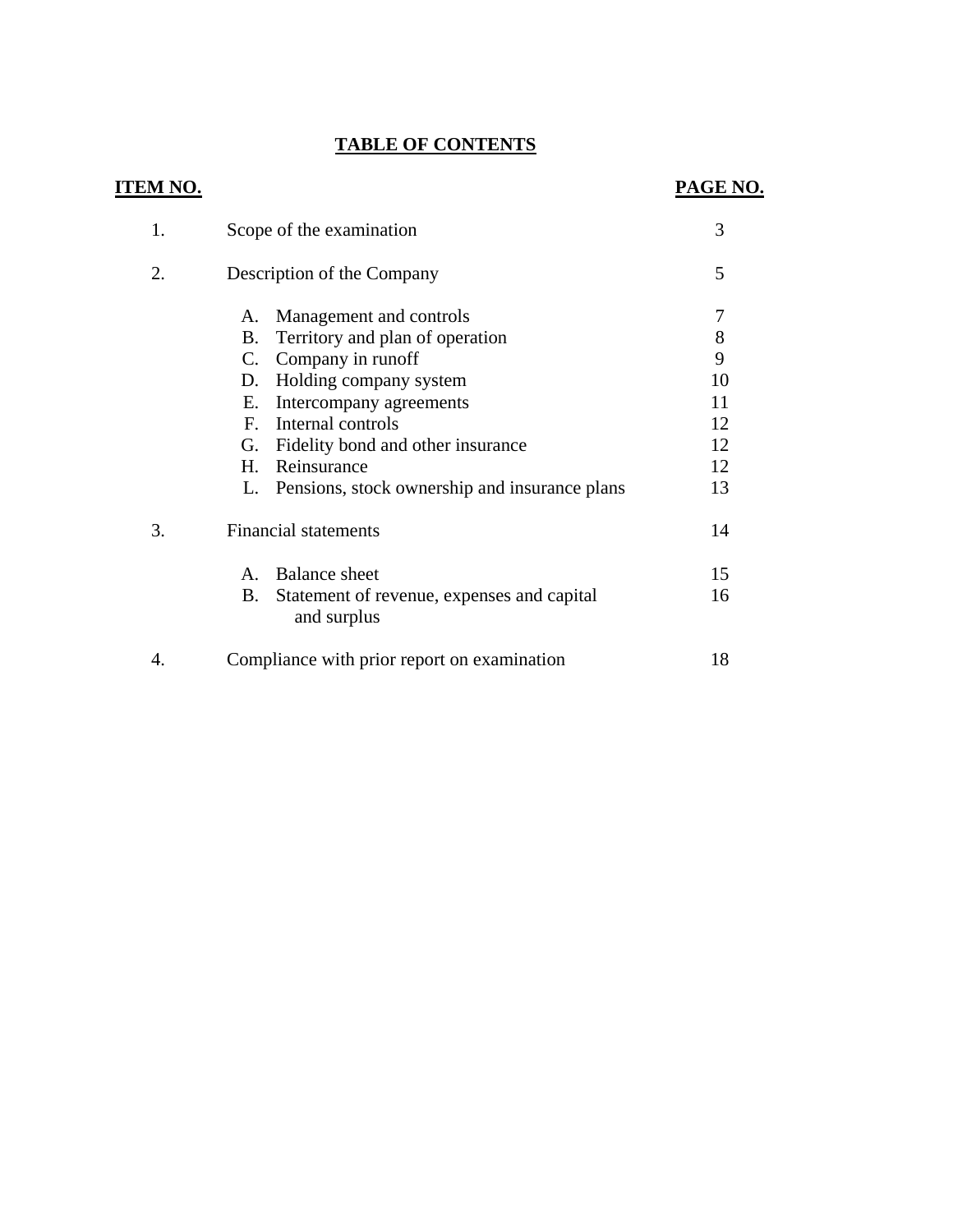

Governor and the contract of the contract of the contract of the contract of the contract of the contract of the contract of the contract of the contract of the contract of the contract of the contract of the contract of t

 Andrew M. Cuomo Anthony J Albanese Governor **Acting Superintendent** Controllering Superintendent Acting Superintendent

May 21, 2015

Honorable Anthony J. Albanese Acting Superintendent of Financial Services Albany, New York 12257

Sir:

Pursuant to the requirements of the New York Insurance Law and acting in accordance with the instructions contained in Appointment Number 31210, dated August 26, 2014, attached hereto, I have made an examination into the condition and affairs of Health Net Insurance of New York, Inc., a for-profit stock accident and health insurer licensed pursuant to Article 42 of the New York Insurance Law, as of December 31, 2013. The following report is respectfully submitted thereon.

The examination was conducted at the home office of Health Net Insurance of New York, Inc., located at 185 Asylum St. Hartford, CT. The Company's administrative office is located at 48 Monroe Turnpike, Trumbull, CT.

Wherever the designations "HNINY" or the "Company" appear herein, without qualification, they should be understood to indicate Health Net Insurance of New York, Inc.

Wherever the designation "Oxford" appears herein, without qualification, it should be understood to indicate Oxford Health Plans, LLC, a Delaware corporation, the parent of HNINY.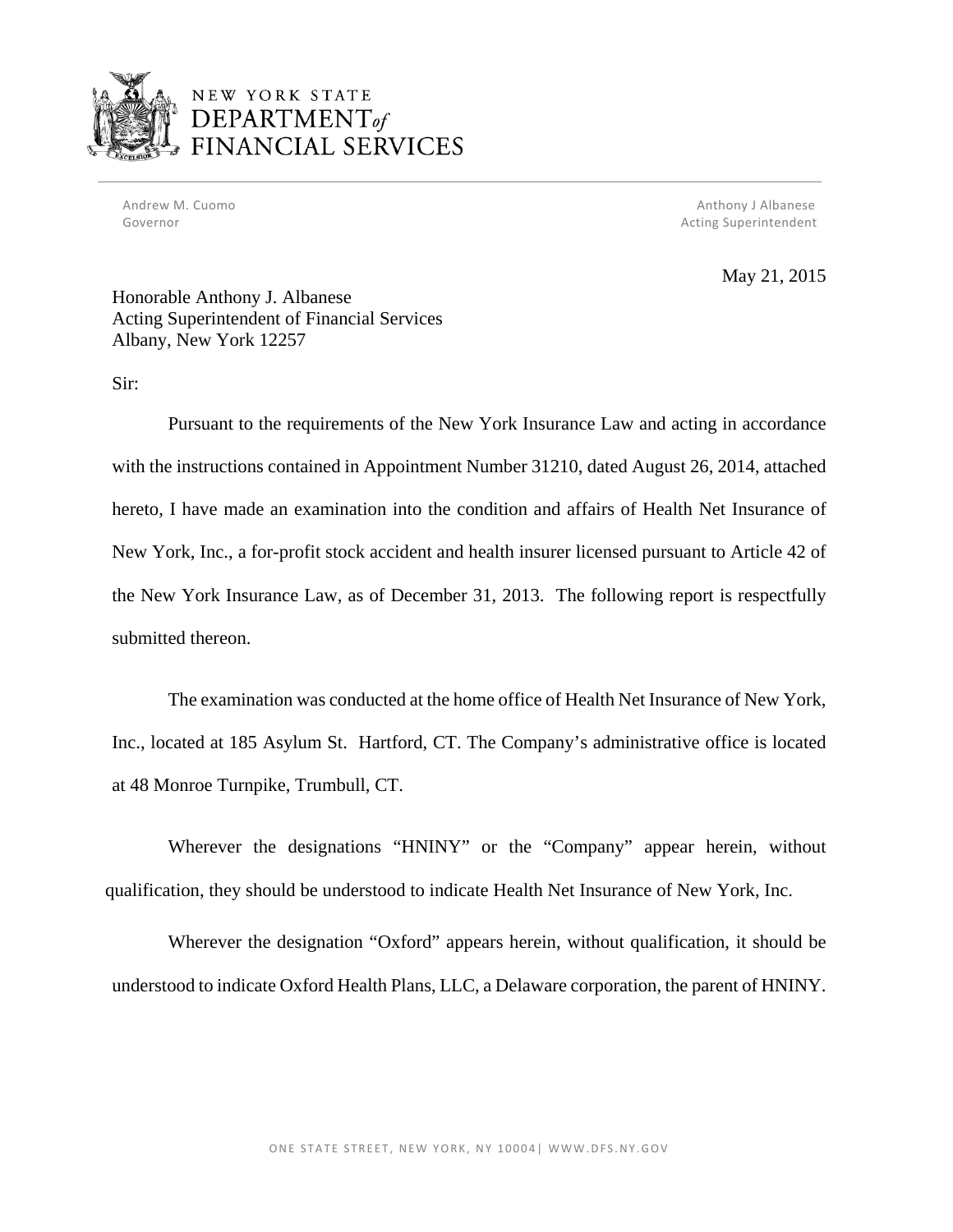Wherever the designation "UHG" appears herein, without qualification, it should be understood to indicate the operations of the UnitedHealth Group, Inc. holding company, the Company's ultimate parent.

Wherever the designation the "Department" appears herein, without qualification, it should be understood to indicate the New York State Department of Financial Services.

A concurrent examination was made of UnitedHealthcare Insurance Company of New York and UnitedHealthcare of New York, Inc. A separate report has been submitted thereon.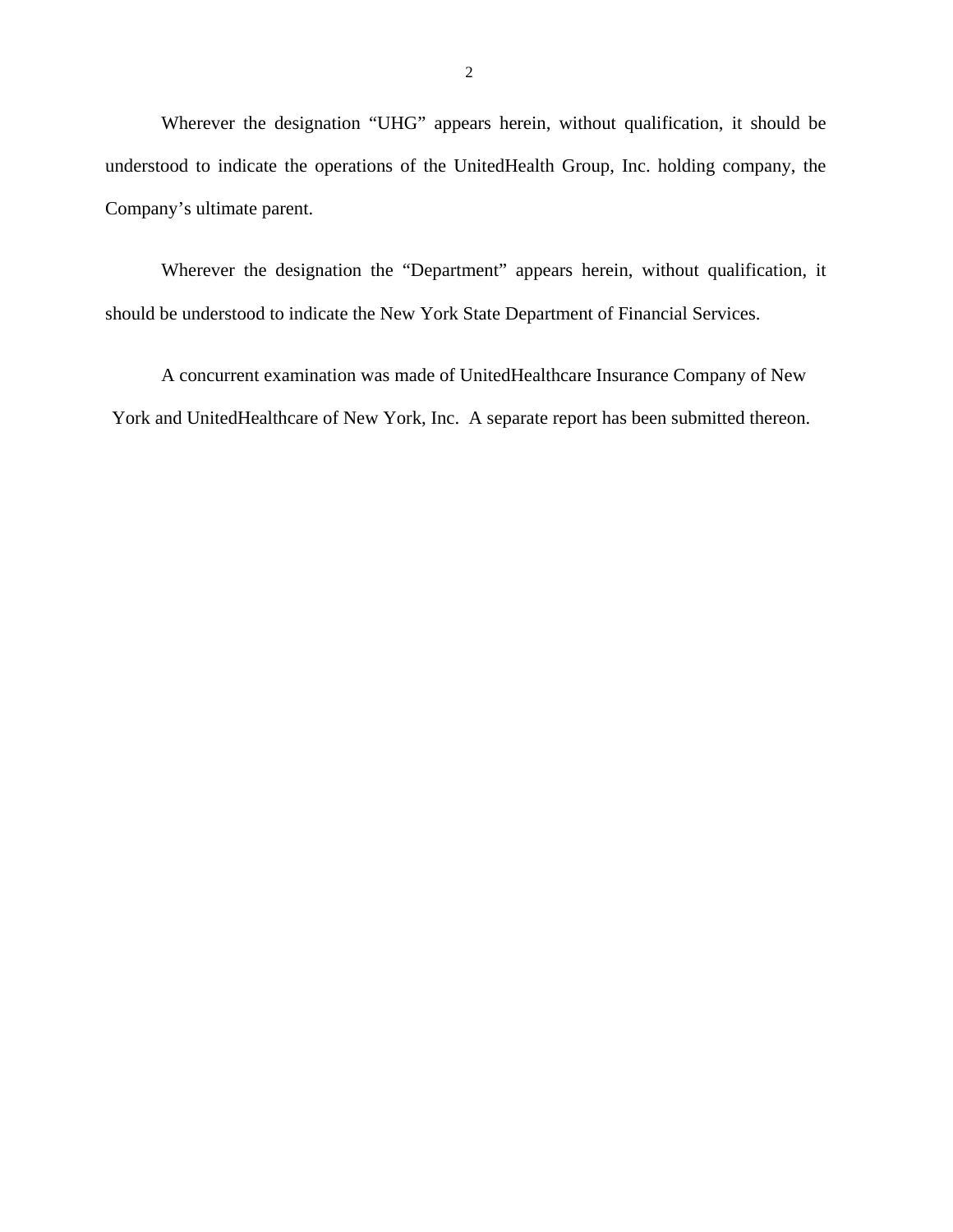#### 1. **SCOPE OF THE EXAMINATION**

The prior examination was conducted as of September 30, 2008. This examination of the Company was a financial examination, as defined in the National Association of Insurance Commissioners ("NAIC") *Financial Condition Examiners Handbook, 2014 Edition* (the "Handbook") and covered the period October 1, 2008 through December 31, 2013. The examination was conducted observing the guidelines and procedures in the Handbook. Where deemed appropriate by the examiner, transactions occurring subsequent to December 31, 2013 were also reviewed. As of July 1, 2011, the Company has been in runoff and is no longer accepting new business.

The examination was conducted on a risk-focused basis in accordance with the provisions of the Handbook, which provides guidance for the establishment of an examination plan based on the examiner's assessment of risk in the Company's operations, and utilizes that evaluation in formulating the nature and extent of the examination. The examiner planned and performed the examination to evaluate the Company's current financial condition, as well as identify prospective risks that may threaten the future solvency of HNINY.

The examiner identified key processes, assessed the risks within those processes and assessed the internal control systems and procedures used to mitigate those risks. The examination also included an assessment of the principles used and significant estimates made by management, an evaluation of the overall financial statement presentation, and determined management's compliance with the Department's statutes and guidelines, Statutory Accounting Principles, as adopted by the Department, and NAIC Annual Statement Instructions.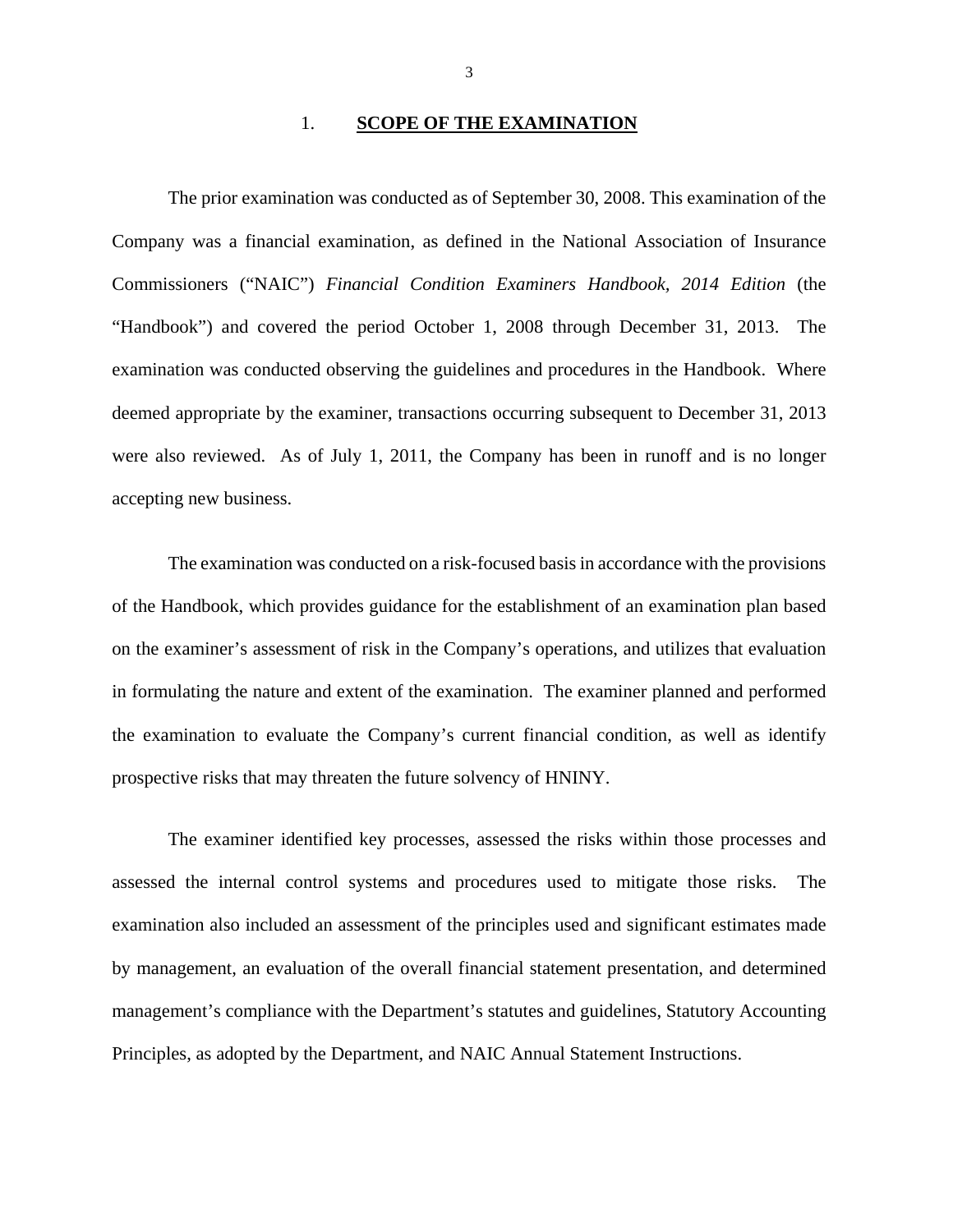Information concerning the Company's organizational structure, business approach and control environment was utilized to develop the examination approach. The examination evaluated the Company's risks and management activities in accordance with the NAIC's nine branded risk categories.

These categories are as follows:

- Pricing/Underwriting
- Reserving
- Operational
- Strategic
- Credit
- Market
- Liquidity
- Legal
- Reputational

The Company was audited annually for the years 2008 through 2013 by the accounting firm of Deloitte & Touche, LLP ("D&T"). The Company received an unmodified opinion in each of those years. Certain audit work papers of D&T were reviewed and relied upon in conjunction with this examination. A review was also made of UHG's Internal Audit function and Enterprise Risk Management program, as they relate to the Company.

A review was made of the Company's compliance with the provisions of Insurance Regulation No. 118 (11 NYCRR 89), "Audited Financial Statements" which is based on the Model Audit Rule, as established by the NAIC. Furthermore, a review was made of compliance with Regulation 203 (11 NYCRR 82), "Enterprise Risk Management and Own Risk Solvency Assessment," which establishes the requirement that the ultimate controlling parent of an insurance company develop an Enterprise Risk function to define and mitigate risks within the organization. The examiner also reviewed the corrective actions taken by the Company with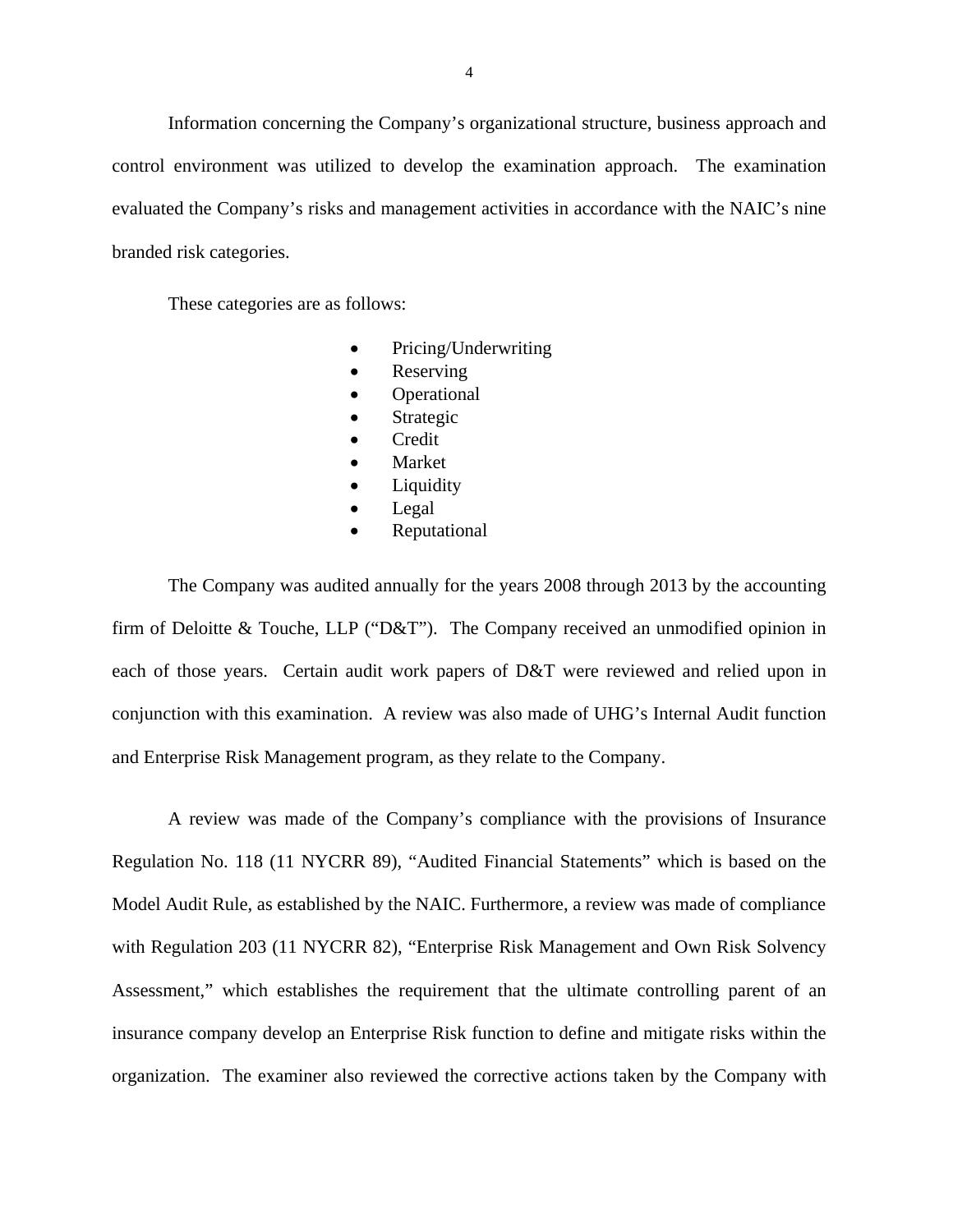respect to the financial comments and recommendations contained in the prior report on examination. The results of the examiner's review are contained in Item Six of this report.

This report on examination is confined to financial statements and comments on those matters which involve departures from laws, regulations or rules, or which require explanation or description.

## **2. DESCRIPTION OF THE COMPANY**

Prior to December 11, 2009, the Company, an accident and health insurer domiciled in the State of New York, was a wholly owned subsidiary of Health Net of the Northeast, Inc. ("HNNE"). HNNE was a Delaware company and wholly owned subsidiary of Health Net, Inc. ("HNI"). Pursuant to a Stock Purchase Agreement, on December 11, 2009, HNI completed the sale of all of the outstanding shares of capital stock of its New York, New Jersey, Connecticut, and Bermuda subsidiaries, including the Company, which conducted HNI's Northeast business (the "Acquired Companies") to UHG. During this transaction, UHG paid HNI \$350,000,000, consisting of (i) a \$60,000,000 minimum payment for the commercial membership and the Medicare and Medicaid business of the Acquired Companies, and (ii) \$290,000,000 representing a portion of the adjusted tangible net equity of the Acquired Companies at closing. Under the Stock Purchase Agreement, HNI received one-half of the remaining amounts of the closing adjusted tangible net equity of the Acquired Companies on the first anniversary of December 11, 2009, and the other half on the second anniversary, subject to certain adjustments. Under the agreement, UHG was eligible to pay HNI additional consideration as its previous northeast commercial members, Medicare and/or Medicaid businesses transitioned to other UHG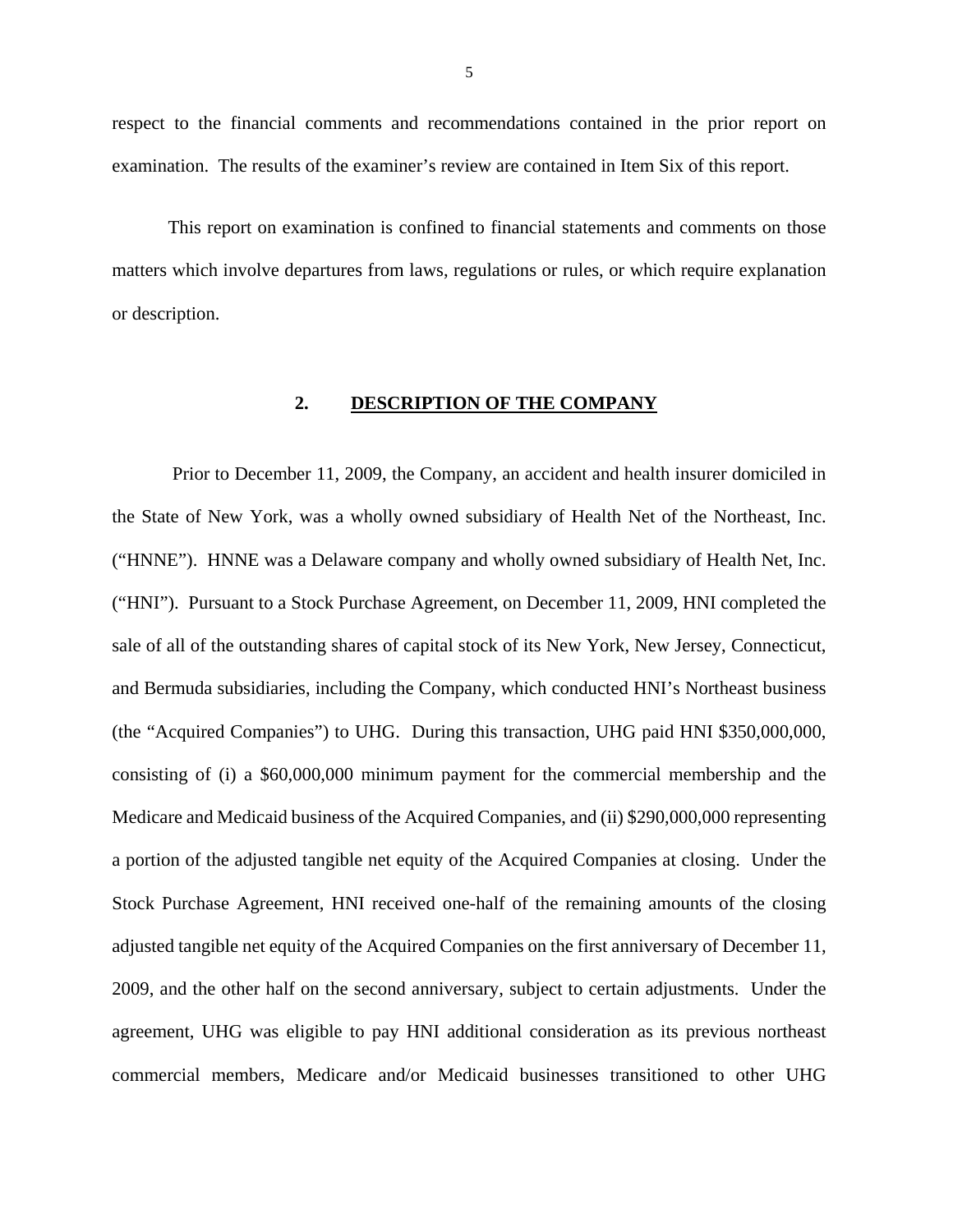products. The additional consideration portion of the agreement was completed in 2011 and the final settlement of approximately \$41,000,000 was made in September 2011. HNI also entered into a non-compete agreement with the Buyer at closing, pursuant to which it has agreed not to compete with the acquired business in the State of New York, New Jersey, Connecticut, and Rhode Island for a period of five years, and certain other restrictive covenants.

In addition, on December 11, 2009, HNI's subsidiary, Health Net Life Insurance Company, entered into a business transition agreement with certain affiliates of UHG, pursuant to which the UHG affiliates acquired certain membership renewal rights for the Health Net Life Insurance Company health care business in the states of Connecticut and New Jersey.

The Company paid the following returns of capital during the examination period to Oxford.

| Year | <b>Return of Capital</b> |
|------|--------------------------|
| 2013 | \$37,500,000             |
| 2012 | 75,000,000               |
| 2011 | 0                        |
| 2010 | $\mathbf{\Omega}$        |
| 2009 | 0                        |
| 2008 |                          |

The returns of capital were approved by the Department and recorded as a reduction to unassigned surplus in the statutory-basis statements of admitted assets, liabilities, and capital and surplus.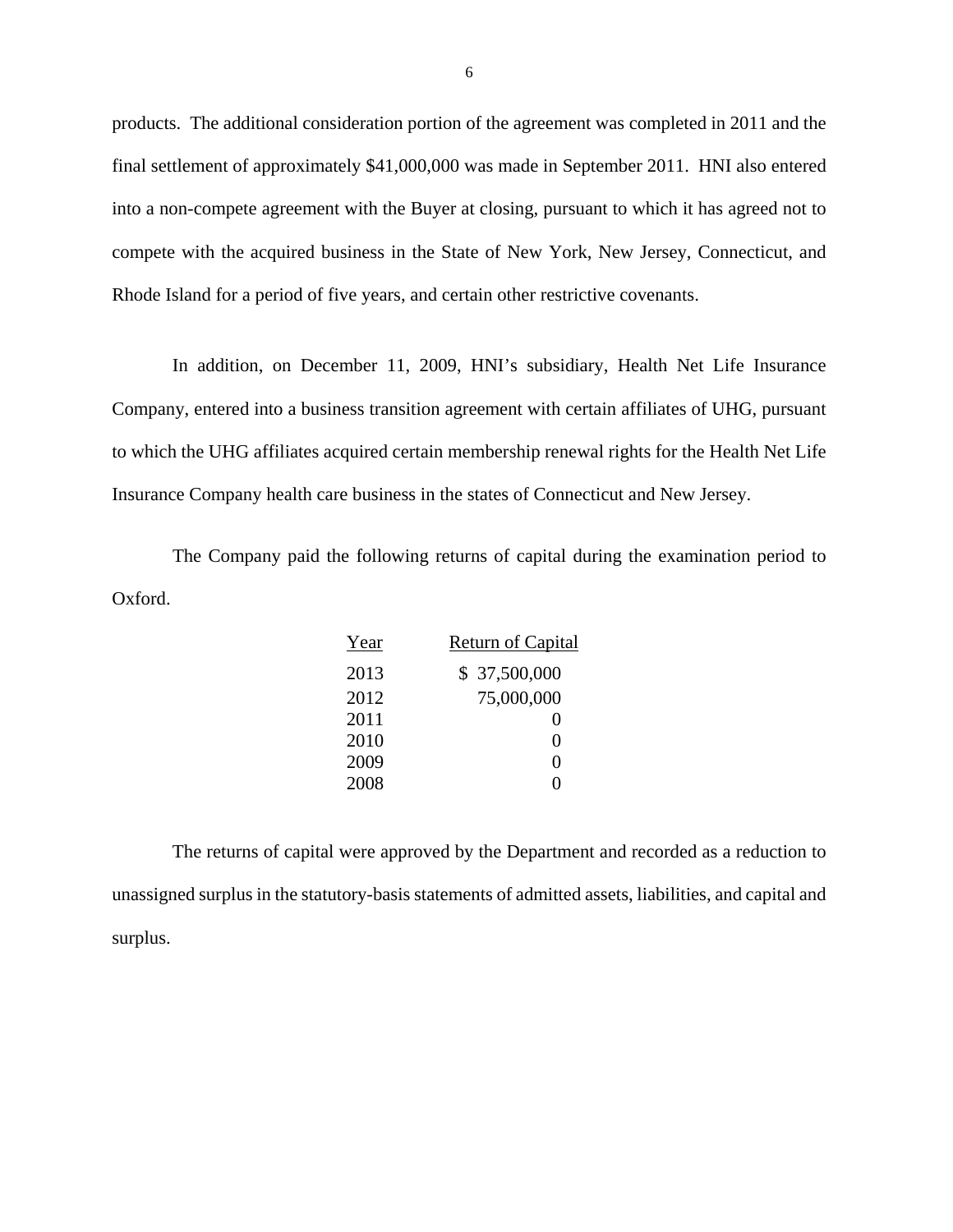## <span id="page-8-0"></span>A. Management and Controls

Pursuant to the Company's charter and by-laws, management of the Company is to be vested in a board of directors (the "Board") consisting of no less than seven and no more than fourteen directors. As of December 31, 2013, the Board was comprised of thirteen members.

 business affiliations were as follows: As of December 31, 2013, the members of the board of directors and their principal

| <b>Name and Residence</b> | <b>Principal Business Affiliation</b>            |
|---------------------------|--------------------------------------------------|
| Jeffery D. Alter          | President,                                       |
| Belle Terre, NY           | United Healthcare Services, Inc.                 |
| Craig C. Anderson         | Chief Operating Officer,                         |
| Wethersfield, CT          | United Healthcare Services, Inc.                 |
| James F. Bedard           | Chief Financial Officer of Northeast Region,     |
| Glastonbury, CT           | United Healthcare Services, Inc.                 |
| Sanford P. Cohen M.D.     | Chief Medical Officer,                           |
| Levittown, NY             | United Healthcare Services, Inc.                 |
| William J. Golden         | Chief Executive Officer of New York Health Plan, |
| Northport, NY             | United Healthcare Services, Inc.                 |
| Rebecca E. Porter Madsen  | Director,                                        |
| New York, NY              | United Healthcare Services, Inc.                 |
| Michael McGuire           | Chief Executive Officer of Health Plan,          |
| Wycoff, NJ                | United Healthcare Services, Inc.                 |
| Thomas J. McGuire         | Senior Deputy General Counsel,                   |
| West Hartford, CT         | United Healthcare Services, Inc.                 |
| Dennis P. O'Brien         | Network Management of the Northeast Region,      |
| Cos Cob, CT               | United Healthcare Services, Inc.                 |
| Michael A. Santoro        | Vice President of the Northeast Region,          |
| Trumbull, CT              | United Healthcare Services, Inc.                 |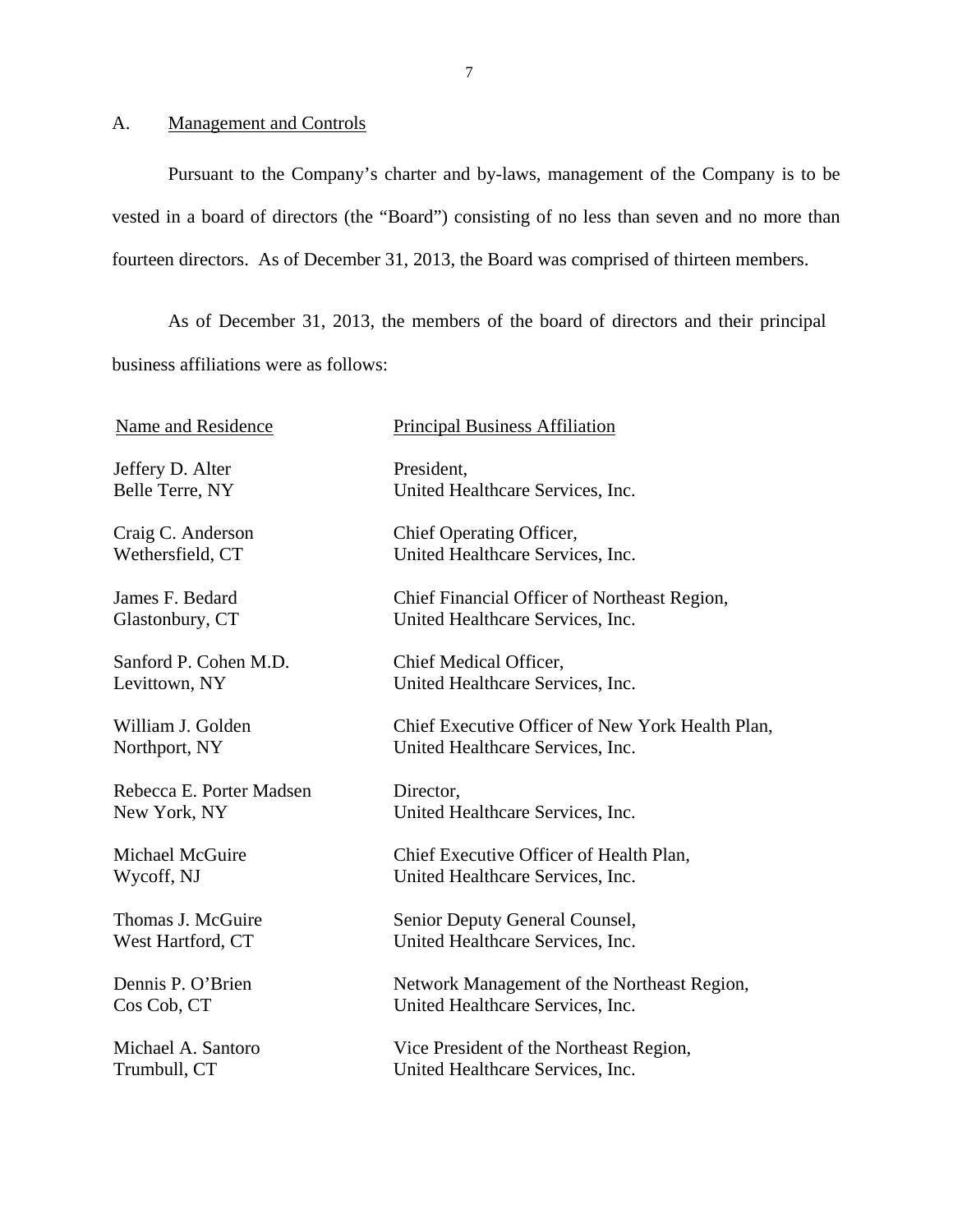| Name and Residence        | <b>Principal Business Affiliation</b>              |
|---------------------------|----------------------------------------------------|
| Allen J. Sorbo            | Chief Actuary,                                     |
| Palm Beach Gardens, FL    | United Healthcare Services, Inc.                   |
| Michael James Specht      | National Director of Implementation; Key Accounts, |
| Setauket, NY              | United Healthcare Insurance Company of New York    |
| Vincent Joseph Zuccarello | Vice President of Healthcare Economics,            |
| Sandy Hook, CT            | United Healthcare Services, Inc.                   |

The Company has not conducted Board meetings during the past several years in accordance with its amended by-laws and since the Company started its runoff process and all membership was migrated effective the second quarter of 2011.

The principal officers of the Company as of December 31, 2013 were as follows:

Name Title

| Jeffery D. Alter     | President                      |
|----------------------|--------------------------------|
| Robert W. Oberrender | Treasurer                      |
| James F. Bedard      | <b>Chief Financial Officer</b> |
| Craig C. Anderson    | <b>Chief Operating Officer</b> |
| Carmel Colica        | Secretary                      |
| Michelle M. Huntley  | <b>Assistant Secretary</b>     |
| Juanita B. Luis      | <b>Assistant Secretary</b>     |
|                      |                                |

## B. Territory and Plan of Operation

The Company's products included exclusive provider organization ("EPO") health, point of services ("POS") health, preferred provider organization ("PPO") health, and Medicare Part D Prescription Drug ("Medicare Part D") products.

HNNE continued to serve the members of the Acquired Companies under the December 11, 2009 Administrative Services Agreement ("ASA") until all members were either transitioned to UHG or non-renewed. At the end of the second quarter of 2011, the Company did not have any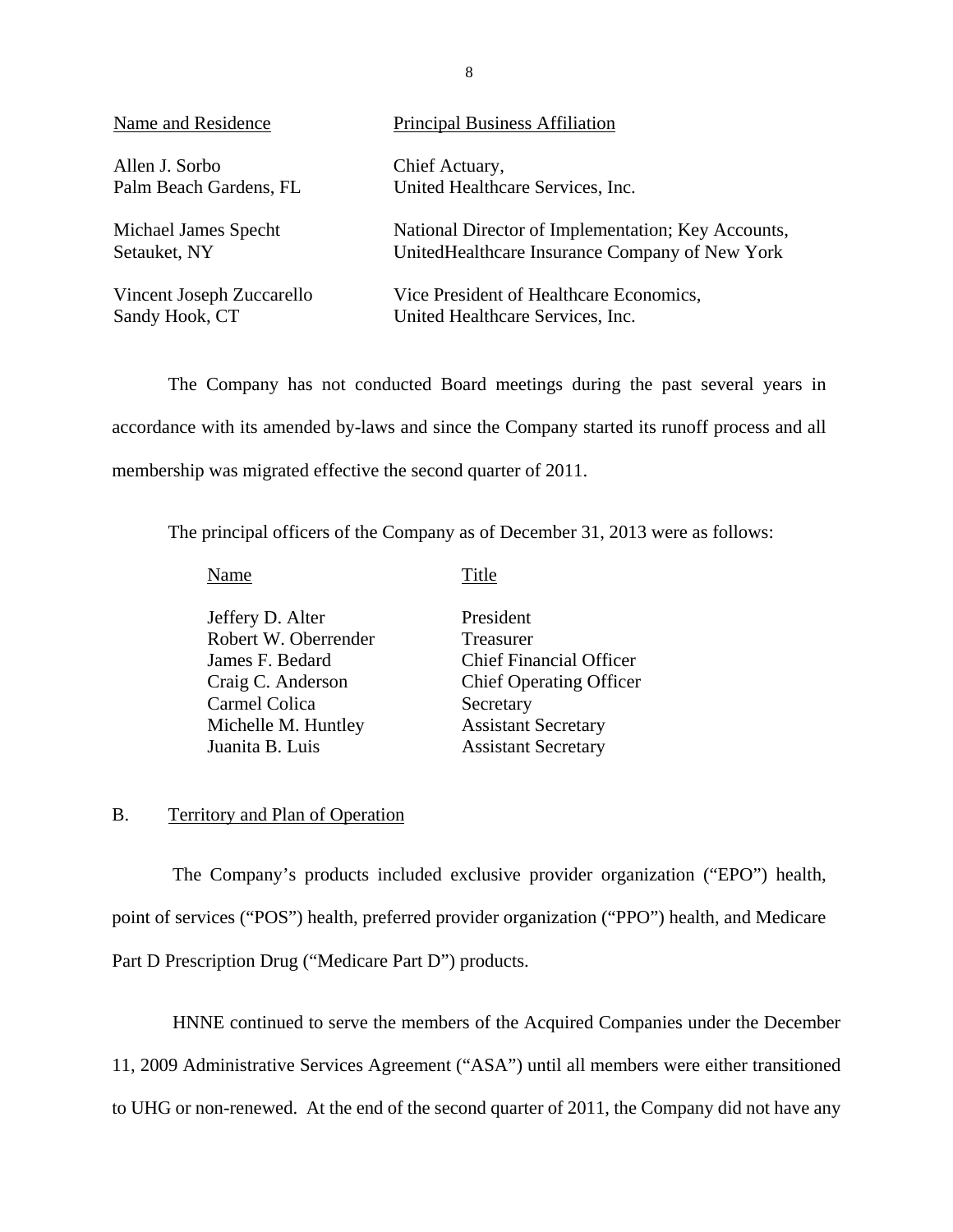remaining membership. A claims servicing agreement between HNNE and UHG to administer any remaining claims from prior to the transition date remains in effect as of the report date.

The Department allowed the Company to provide 180 days' notice to non-renew the remaining policies effective July 1, 2011. Therefore, the Company did not have any premium paying business after July 1, 2011.

## C. Company in Runoff

As of December 31, 2013, the Company had zero members. The following schedule shows the membership decrease by number and percentage during the examination period:

|         | 2013     | 2012     | 2011     | 2010        | 2009    |
|---------|----------|----------|----------|-------------|---------|
| Members |          |          |          | 64.295      | 176,615 |
| Growth  | $0.00\%$ | $0.00\%$ | $0.00\%$ | $(63.70\%)$ | 3.25%   |

The following schedule, obtained from information contained in annual statements for the period currently under review, reflects the Company's results:

|      |                      |                       |                |                | Ratio of   |
|------|----------------------|-----------------------|----------------|----------------|------------|
|      |                      |                       |                |                | <b>Net</b> |
|      |                      | Net Paid              |                |                | Premiums   |
|      | <b>Net Premiums</b>  | Hospital and          |                | Policyholders  | Written to |
| Year | Written              | <b>Medical Claims</b> | Net Income     | <b>Surplus</b> | Surplus    |
| 2013 | \$<br>$\overline{0}$ | \$<br>(518, 349)      | \$<br>962,479  | \$16,200,241   | 0.00       |
| 2012 | $\theta$             | 1,042,638             | (2, 284, 404)  | 52,499,961     | 0.00       |
| 2011 | 39,824,973           | 40,427,437            | (30, 201, 212) | 124,327,203    | 32.03      |
| 2010 | 596,664,040          | 553,575,214           | (42,993,963)   | 152,664,552    | 390.83     |
| 2009 | 448,372,522          | 391,917,724           | (12, 414, 547) | 124,881,982    | 359.04     |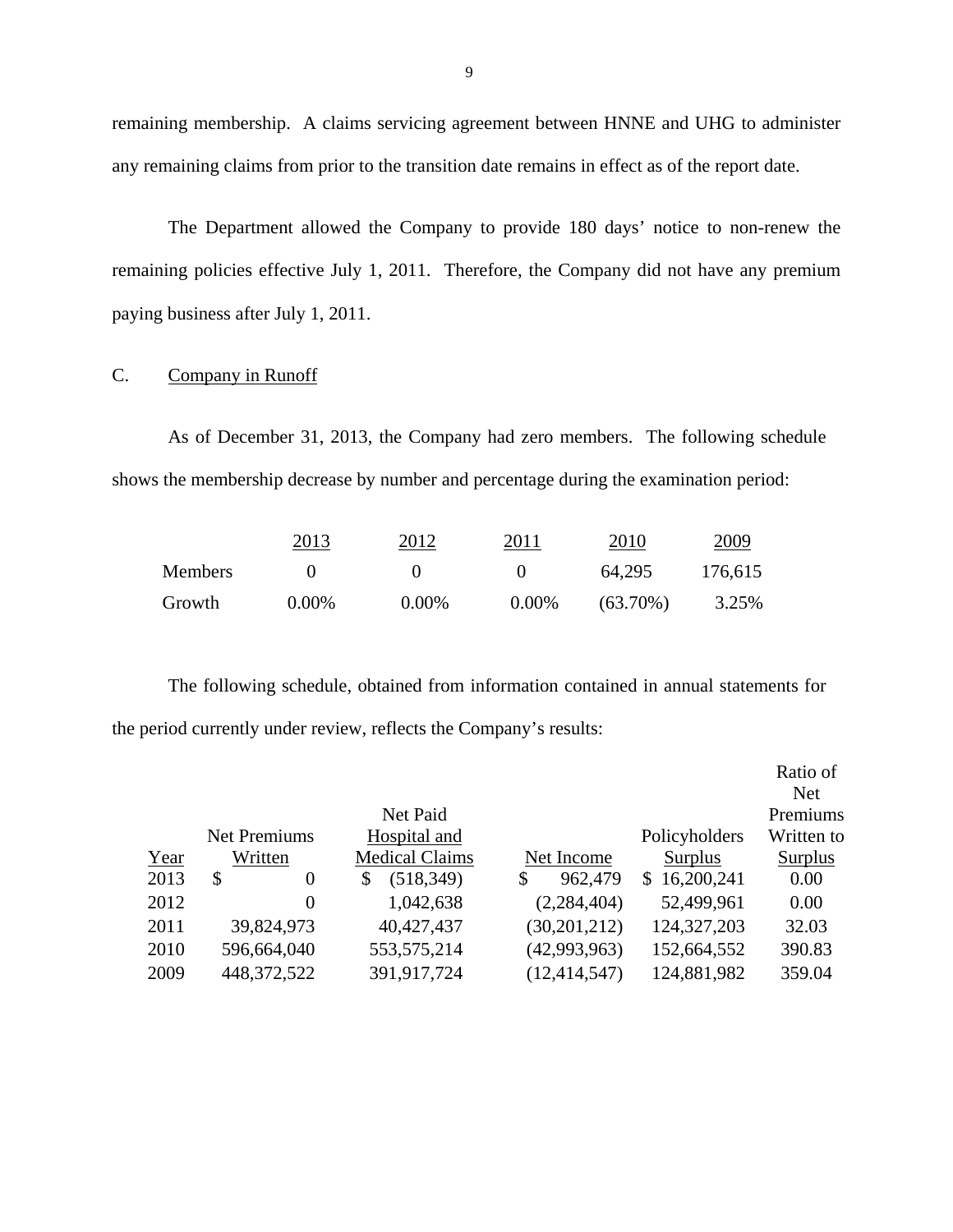#### <span id="page-11-0"></span>D. Holding Company System

HNINY NY is a wholly-owned subsidiary of Oxford Health Plans LLC, and its ultimate parent is UHG, a publicly traded corporation domiciled in the State of Minnesota.

As a member of a holding company system, HNINY is required to file registration statements pursuant to the requirements of Section 1503 of the New York Insurance Law and Department Regulation No. 52 (11 NYCRR 80). All pertinent filings made regarding the aforementioned statutes during the examination period were reviewed, and no exceptions were noted.

The following is an excerpt of the organizational chart of the Company's holding company system as of December 31, 2013:



The following is a summary of HNINY's relationship with its affiliates shown above:

- UnitedHealth Group Incorporated is a Minnesota corporation, and the ultimate parent of UHIC, UHIC NY, United HealthCare Services, Inc. ("UHS"), and over one hundred and fifty (150) other affiliated companies.
- Oxford Health Plans, LLC is a Delaware corporation and the parent corporation of the Company.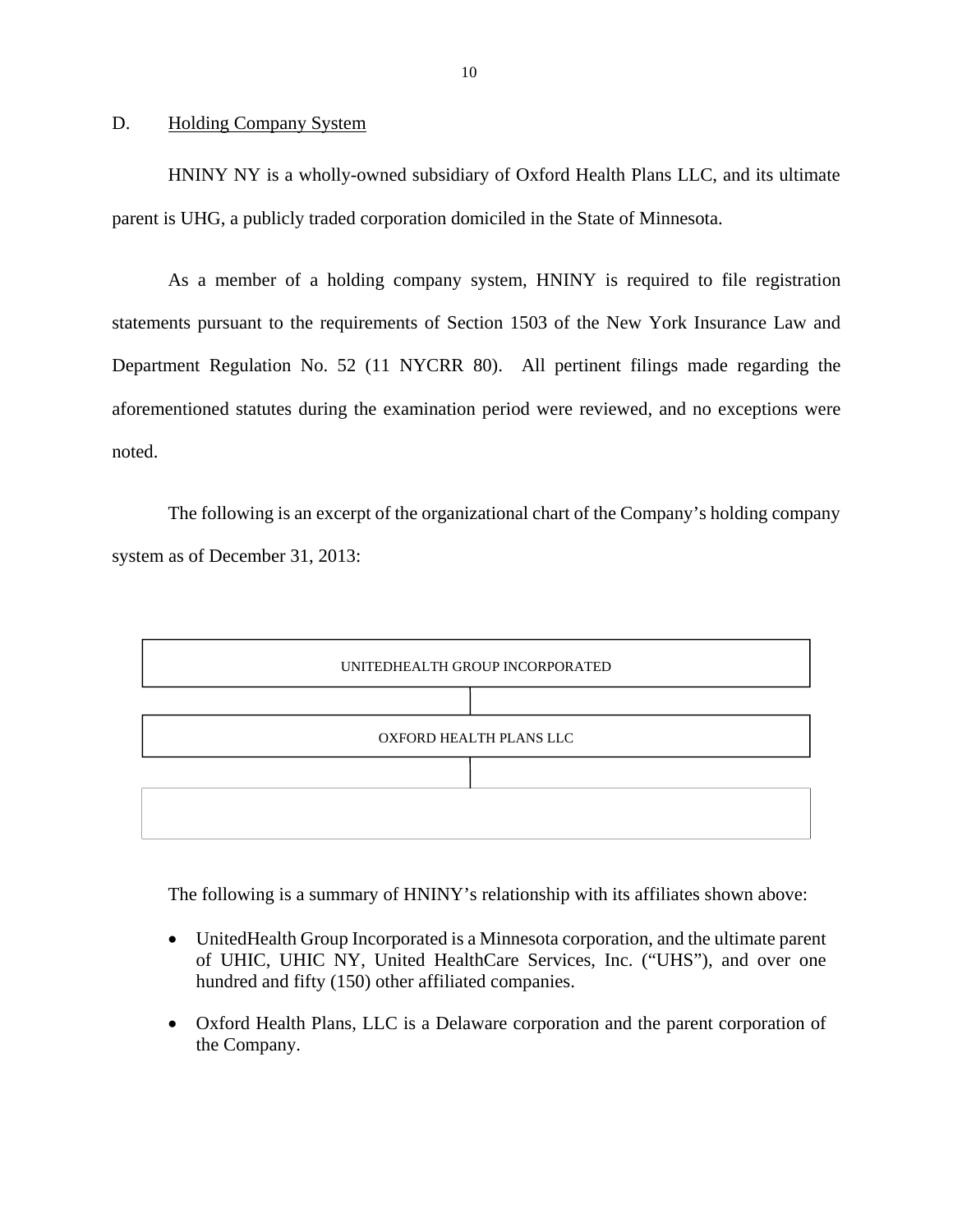## <span id="page-12-0"></span>E. Intercompany Agreements

The Company is a party to intercompany agreements with its affiliates, which are subject to the Department's review and approval. These agreements include the following:

#### Subordinated Revolving Credit Agreement

Effective June 1, 2012, the Company entered into an amended and restated Subordinated Revolving Credit Agreement (the "Credit Agreement") with UHG. Pursuant to the Credit Agreement, UHG provides HNINY with a short-term borrowing facility where HNINY may borrow funds upon demand from UHG up to a maximum of \$50,000,000 at an interest rate equal to LIBOR plus 50 basis points. This Credit Agreement replaces and supersedes the Addendum to the Subordinated Revolving Credit Agreement effective August 20, 2010. The Credit Agreement was submitted for review and approval to the Department on April 11, 2012 and was approved on May 21, 2012. There was no borrowing in 2013 under the Credit Agreement.

#### Tax Sharing Agreement

On December 11, 2009, the Company entered into an amendment and addendum to the First Restated Tax Sharing Agreement (the "Agreement") with UHG. The Agreement establishes a formal method for the allocation and payment of federal, state and local income tax liabilities related to the consolidated federal income tax returns filed each year. The Agreement was submitted for review to the Department and was approved on January 14, 2010.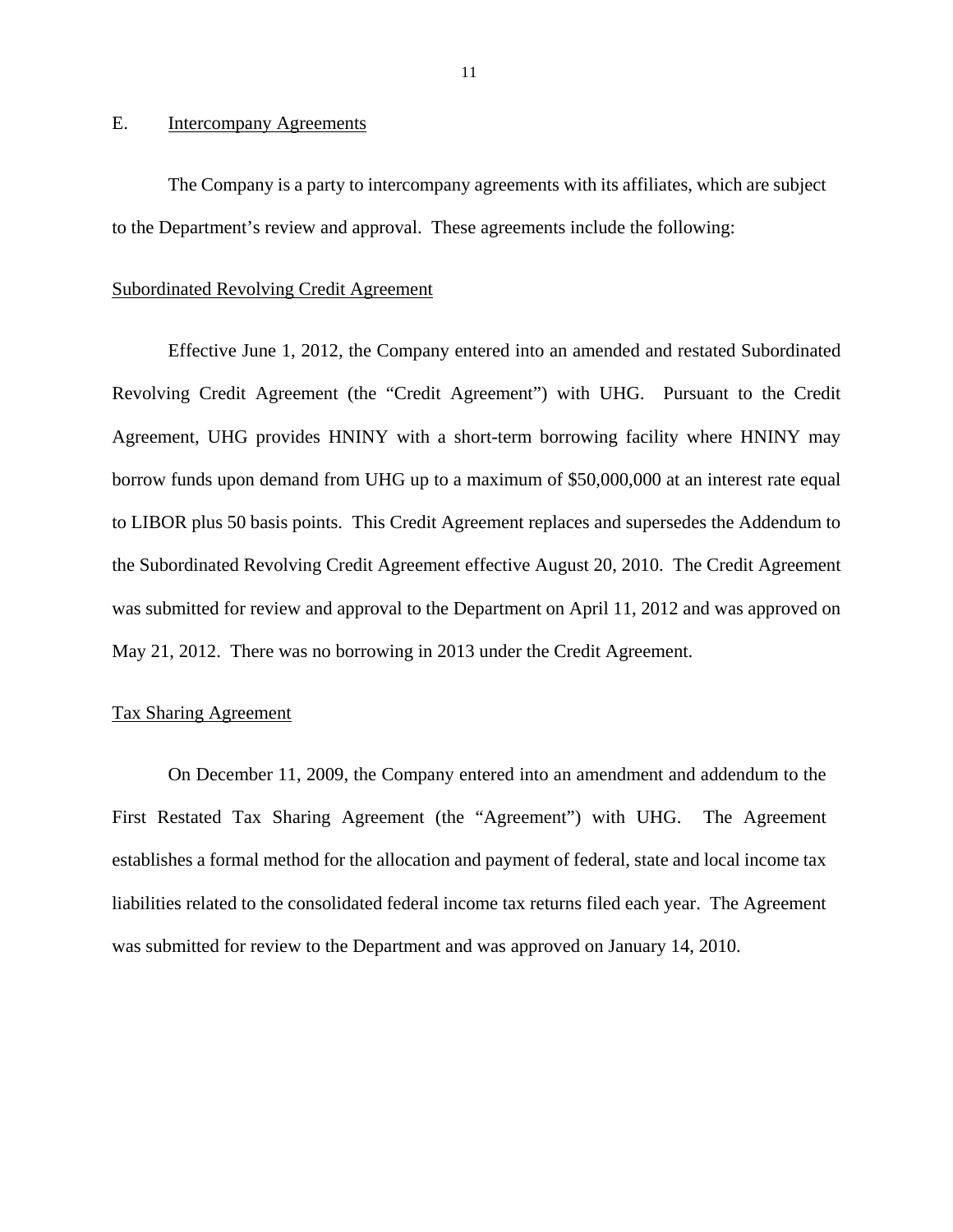#### <span id="page-13-0"></span>F. Internal Controls

The NAIC risk-focused approach to financial examinations relies on the review of mitigating controls applicable to the inherent risks of the companies being examined. In the case of HNINY, the mitigating controls are documented in "eGRC", an application that, among other functions, documents the internal controls applicable to HNINY, as well as the testing that was performed on those controls.

The examiner reviewed and evaluated a sample of HNINY's internal controls and related testing thereon and identified some areas for which improvement is suggested in the current structure and/or design. The independent financial auditor's report did not note any internal control material weakness, and none of the examiner's identified improvements led to material weaknesses or to inaccuracies in the filed financial statements.

## G. Fidelity Bond and Other Insurance

At December 31, 2013, the Company was covered by a financial institution bond naming UHG and all of its subsidiaries as the insured. This coverage was sufficient to meet minimum computed coverage amounts suggested by the NAIC. The Company also maintains other customary insurance policies, including but not limited to automobile, property and equipment, general liability, workers' compensation and directors' and officers' liability.

### H. Reinsurance

Effective June 1, 2007 and through December 31, 2009, the Company was a party to a 50% quota share reinsurance agreement with Health Net Services ("Bermuda") Ltd., an affiliate. Effective January 1, 2010, the Department approved the termination of the reinsurance agreement.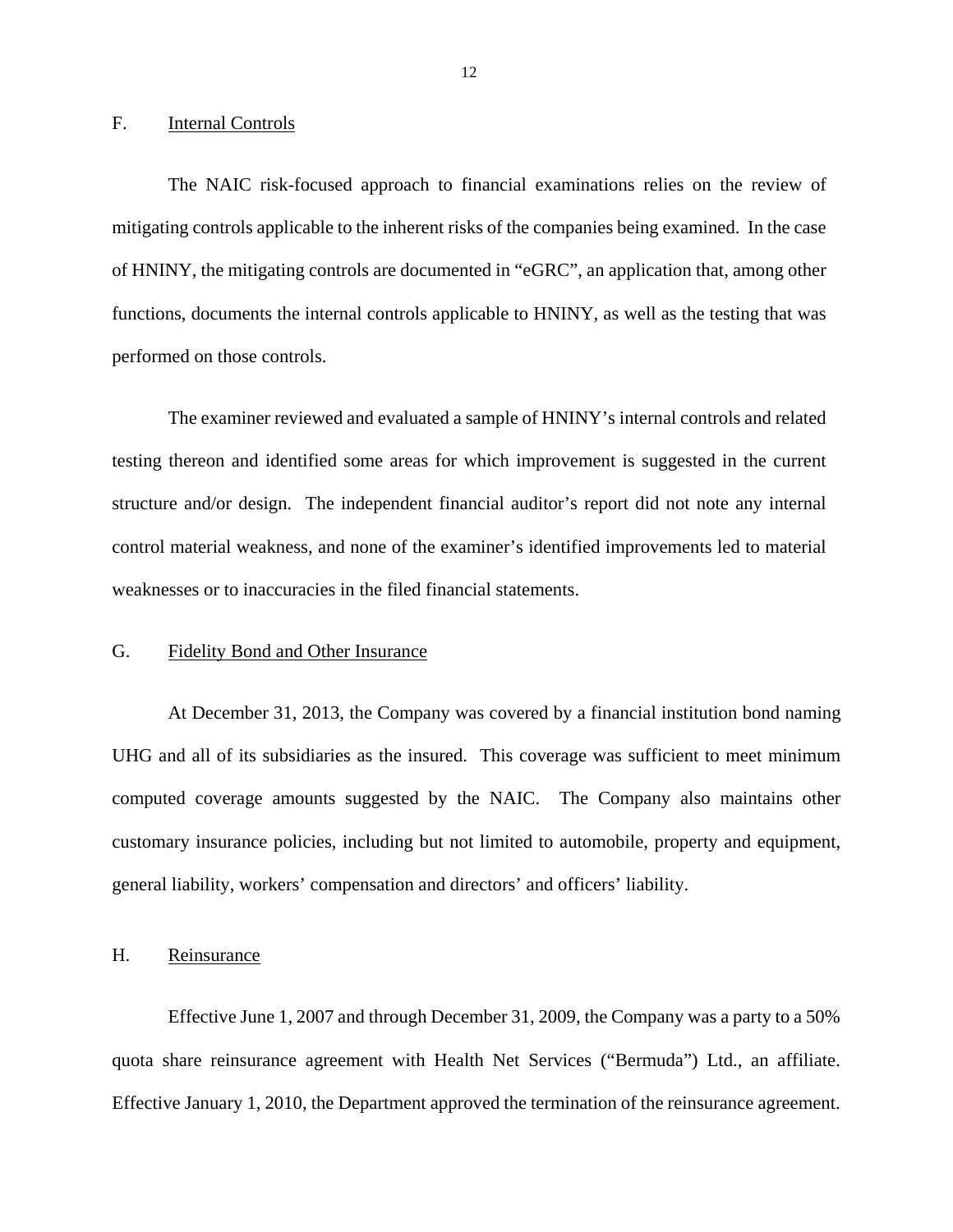<span id="page-14-0"></span>The obligations under the reinsurance agreement would continue, until completely fulfilled, for the run out of claims. For the year ended December 31, 2013, the Company did not cede any premiums, health care costs or administrative expenses.

#### L. Pensions, Stock Ownership and Insurance Plans

The Company has no defined benefit plans, defined contribution plans, multi-employer plans, consolidated/holding company plans, post-employment benefits, and compensated absence plans and is not impacted by the Medicare Modernization Act on post-retirement benefits, since all personnel are employees of UHS, which provides services to the Company under the terms of a management agreement.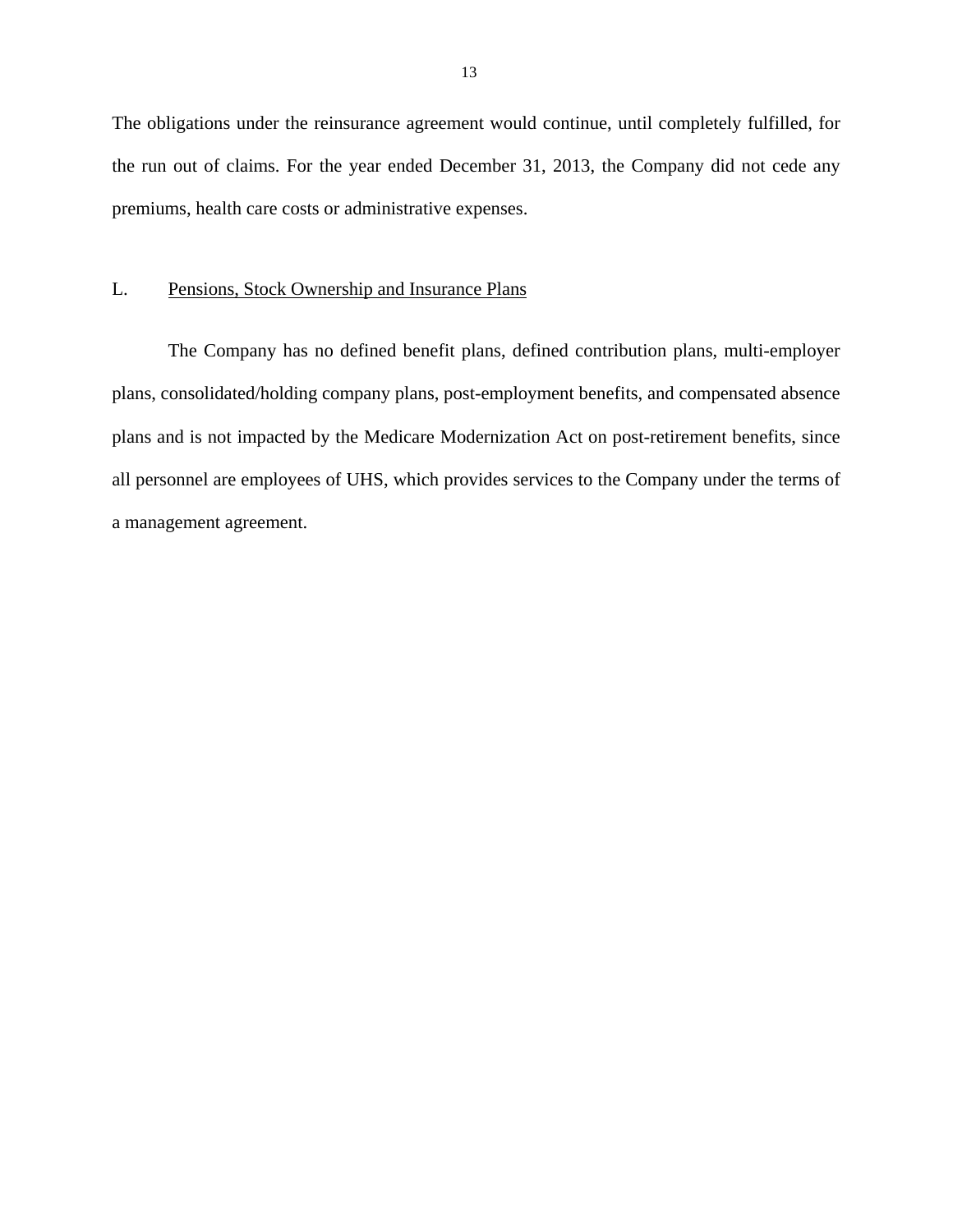#### **3. FINANCIAL STATEMENTS**

<span id="page-15-0"></span>The following statements show the assets, liabilities, and capital and surplus as of December 31, 2013, as contained in the Company's 2013 filed annual statement, a condensed summary of operations and a reconciliation of the capital and surplus account for the years under review. The examiner's review of a sample of transactions did not reveal any differences which materially affected the Company's financial condition as presented in its December 31, 2013 filed annual statement.

#### Independent Accountants

The firm of D&T was retained by the Company to audit the Company's combined statutory basis financial statements of financial position as of December 31<sup>st</sup> for each year in the examination period, and the related statutory-basis statements of operations, surplus, and cash flows for the year then ended.

D&T concluded that the statutory financial statements presented fairly, in all material respects, the financial position of the Company at the respective audit dates. Balances reported in these audited financial statements were reconciled to the corresponding years' annual statements with no discrepancies noted.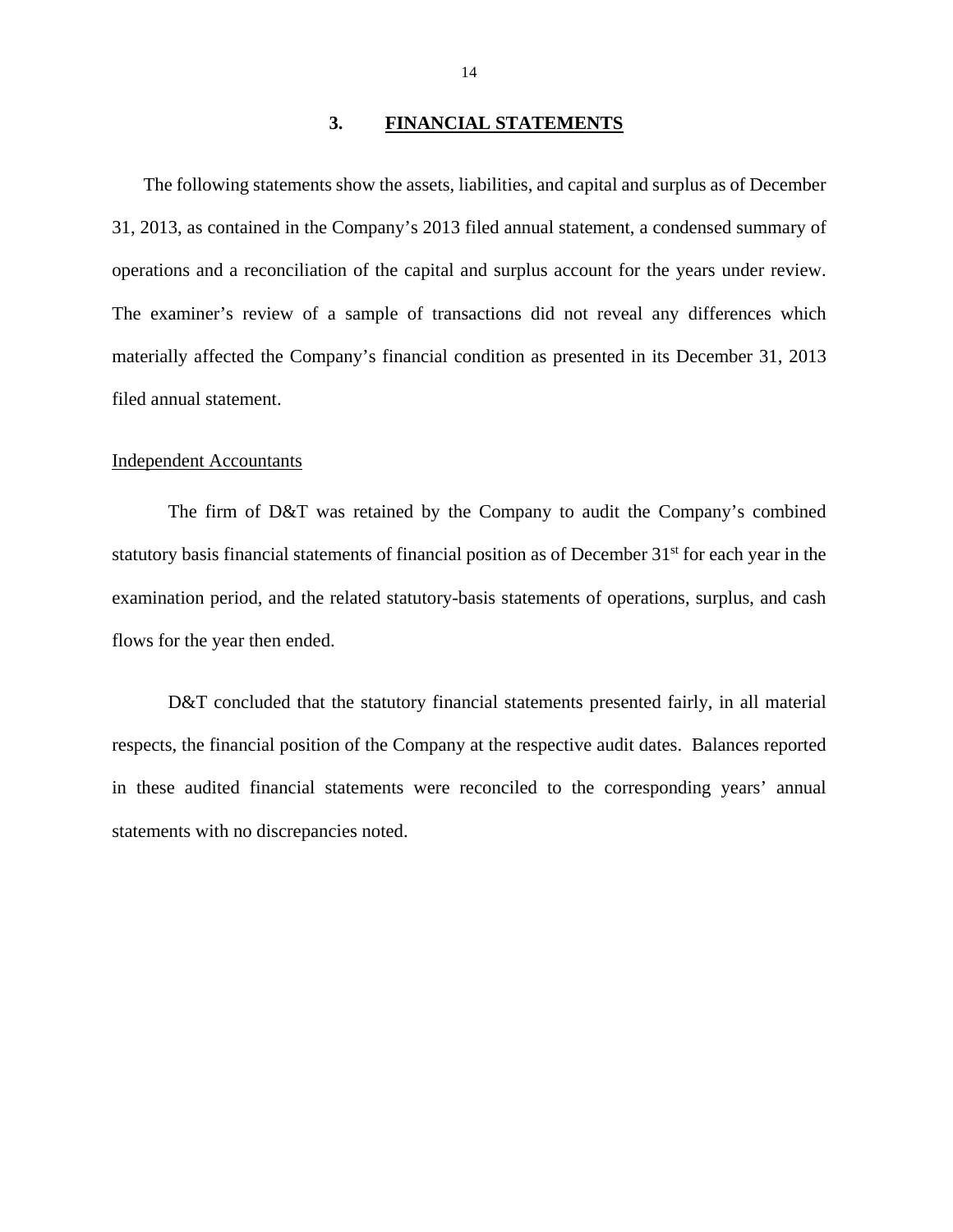## A. Balance Sheet

### Assets

| <b>Bonds</b><br>Cash and short-term investments                            | \$<br>531,853<br>10,590,736 |
|----------------------------------------------------------------------------|-----------------------------|
| Receivable for securities                                                  | 198                         |
| Investment income due and accrued                                          | 7,705                       |
| Accrued retrospective premium                                              | 328,925                     |
| Amounts receivable relating to uninsured plans                             | 1,021,321                   |
| Current federal and foreign income tax<br>recoverable and interest thereon | 186,996                     |
| Net deferred tax asset                                                     | 8                           |
| Aggregate write-ins for other than invested assets                         | 4,118,776                   |
| <b>Total assets</b>                                                        | \$<br>16,786,518            |
| Liabilities                                                                |                             |
| Claims unpaid                                                              | \$<br>2,195                 |
| General expenses due or accrued                                            | 104,560                     |
| Amounts due to parent, subsidiaries and affiliates                         | 1,351                       |
| Aggregate write-ins for other liabilities                                  | 478,171                     |
| <b>Total liabilities</b>                                                   | \$<br>586,277               |
| Capital and surplus                                                        |                             |
| Common capital stock                                                       | 1,000,000                   |
| Gross paid in and contributed surplus                                      | 36,454,241                  |
| Unassigned funds (surplus)                                                 | (21, 254, 000)              |
| Total capital and surplus                                                  | \$<br>16,200,241            |
| Total liabilities, capital and surplus                                     | \$<br>16,786,518            |

 Note 1: The Internal Revenue Service has not conducted any audits of the income tax returns filed on behalf of tax assessments and no liability has been established herein relative to such contingency. tax assessments and no liability has been established herein relative to such contingency. Note 2: HNINY files its tax returns on a consolidated basis with other affiliated companies within the UHG the Company through tax year 2013. The examiner is unaware of any potential exposure of the Company to any

holding company.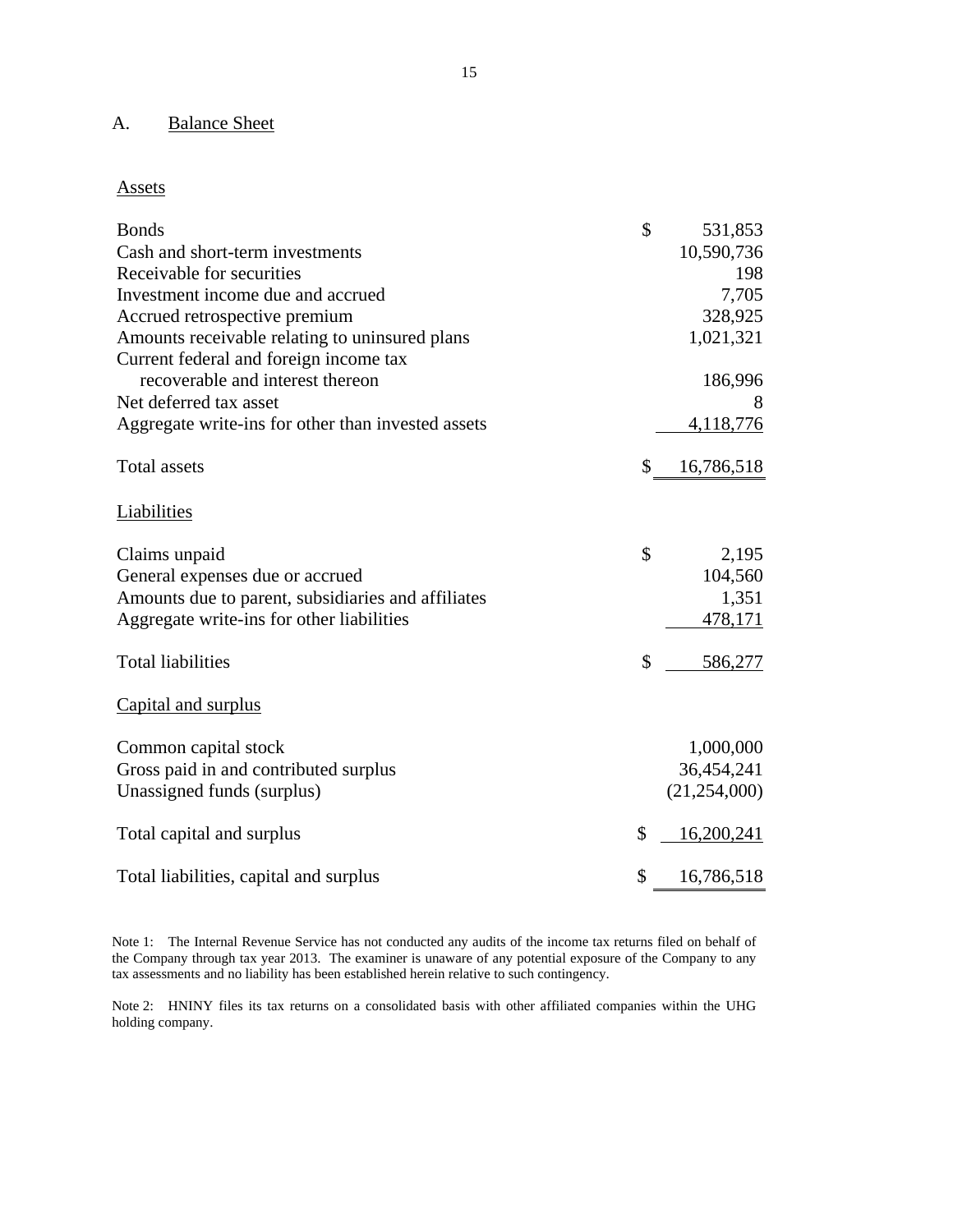<span id="page-17-0"></span>B. Statement of Revenue, Expenses and Capital and Surplus

Capital and surplus decreased (\$74,536,522) during the examination period, October 1,

2008 through December 31, 2013, detailed as follows:

| Revenue                                                             |                     |                       |
|---------------------------------------------------------------------|---------------------|-----------------------|
| Net premium income                                                  | \$<br>1,188,888,006 |                       |
| Change in unearned premium reserves and<br>reserve for rate credits | (5,752,376)         |                       |
| Aggregate write-ins for other non-health                            |                     |                       |
| revenues                                                            | 10                  |                       |
| Total revenues                                                      |                     | 1,183,135,640         |
| <b>Hospital and Medical Expenses</b>                                |                     |                       |
| Hospital/medical benefits                                           | \$<br>1,171,969,018 |                       |
| Other professional services                                         | 26,884,706          |                       |
| Prescription drugs                                                  | 219,120,401         |                       |
| Net reinsurance recoveries                                          | (344, 243, 419)     |                       |
| Total medical and hospital expenses                                 | 1,073,730,706       |                       |
| Claims adjustment expenses                                          | 55,826,530          |                       |
| General administrative expenses                                     | 183,592,703         |                       |
| Total underwriting deductions                                       |                     | 1,313,149,939         |
| Net underwriting loss                                               |                     | \$<br>(130, 014, 299) |
| Net investment income earned                                        |                     | 3,711,588             |
| Net realized capital gains                                          |                     | 2,984,804             |
| Aggregate write-ins for other income or                             |                     |                       |
| expenses                                                            |                     | (661,773)             |
| Net loss before federal income taxes                                |                     | (123, 979, 680)       |
| Federal and foreign income taxes incurred                           |                     | (35,021,933)          |
| Net loss                                                            |                     | \$<br>(88,957,747)    |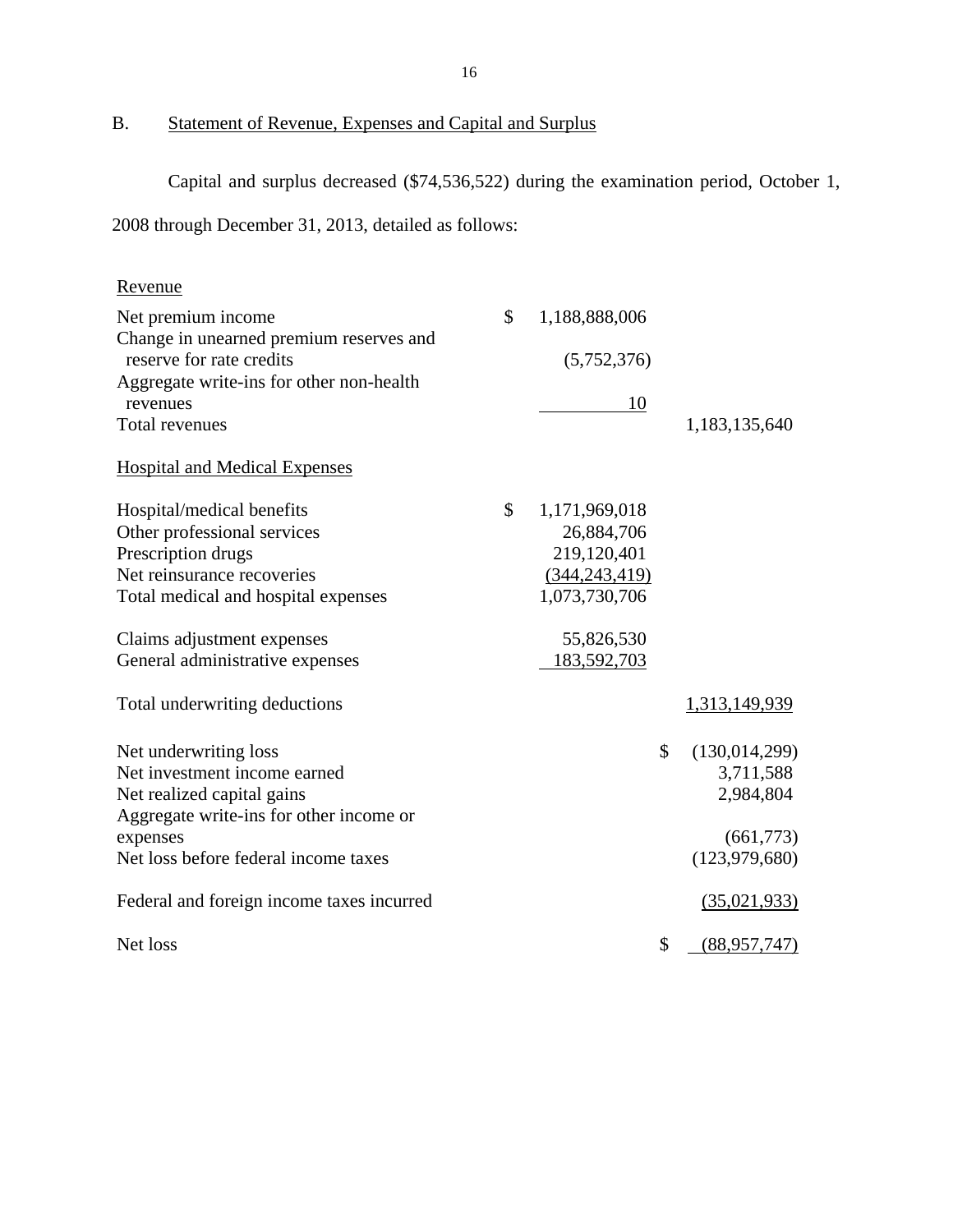## Change in Capital and Surplus

## Capital and surplus per report on examination as of September 30, 2008

## \$ 90,736,763

|                                         | Gains in<br>Surplus | Losses in<br>Surplus |                |
|-----------------------------------------|---------------------|----------------------|----------------|
| Net loss                                |                     | \$<br>88,957,747     |                |
| Change in net deferred income tax       |                     | 5,647,423            |                |
| Change in nonadmitted assets            | 13,324,683          |                      |                |
| Change in surplus notes                 |                     | 26,321,000           |                |
| 2008 report on examination adjustment * | 15,797,318          |                      |                |
| Paid in (surplus adjustments)           | 17,967,647          |                      |                |
| Write ins for losses in surplus         |                     | 700,000              |                |
| Net decrease in capital and surplus     |                     |                      | (74, 536, 522) |
| Capital and surplus per report on       |                     |                      |                |
| examination as of December 31, 2013     |                     |                      | 16,200,241     |

 claims reserves and a \$9,900,000 premium deficiency reserve) for a total decrease in surplus of \$15,797,318 that were never \* The report on examination as of September 30, 2008 recorded two liability adjustments (\$5,897,318 of additional unpaid recorded in any of the Company's subsequent annual statements. These adjustments needed to be added back to surplus in order for the capital and surplus balance to roll forward.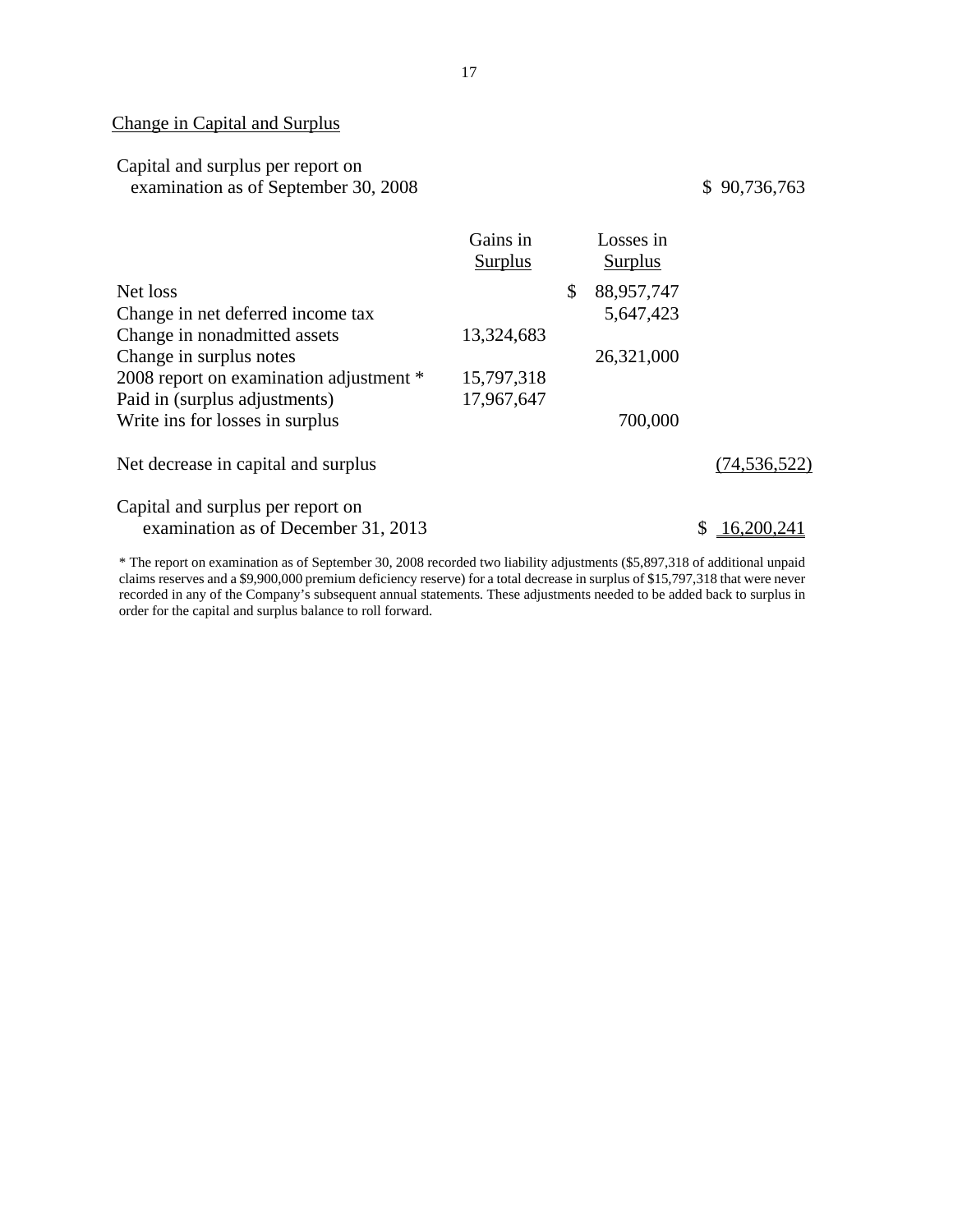### <span id="page-19-0"></span>**4. COMPLIANCE WITH PRIOR REPORT ON EXAMINATION**

The prior report on examination as of September 30, 2008 contained the following thirty-

nine (39) comments and recommendations (page number refers to the prior report on examination).

**ITEM NO. PAGE NO.** 

### Management and Controls

1. Thus, it is recommended that the board of directors meet, at a 6 minimum, on a quarterly basis.

*The recommendation is no longer applicable.* 

2. It is recommended that the Company comply with the requirements 8 of Section  $1201(a)(5)(B)(v)$  of the New York Insurance Law and have at least the minimum required number of members on its board of directors.

It was noted that a similar recommendation was made in the prior report on examination.

*The recommendation is no longer applicable.* 

3. It is also recommended that the Company exercise greater prudence 8 relative to the accuracy of the jurat page included within its filed annual statement.

*The Company has complied with this recommendation.* 

4. It is recommended that the Company obtain approval from this 9 Department prior to the implementation of its by-law amendments.

*The Company has complied with this recommendation.*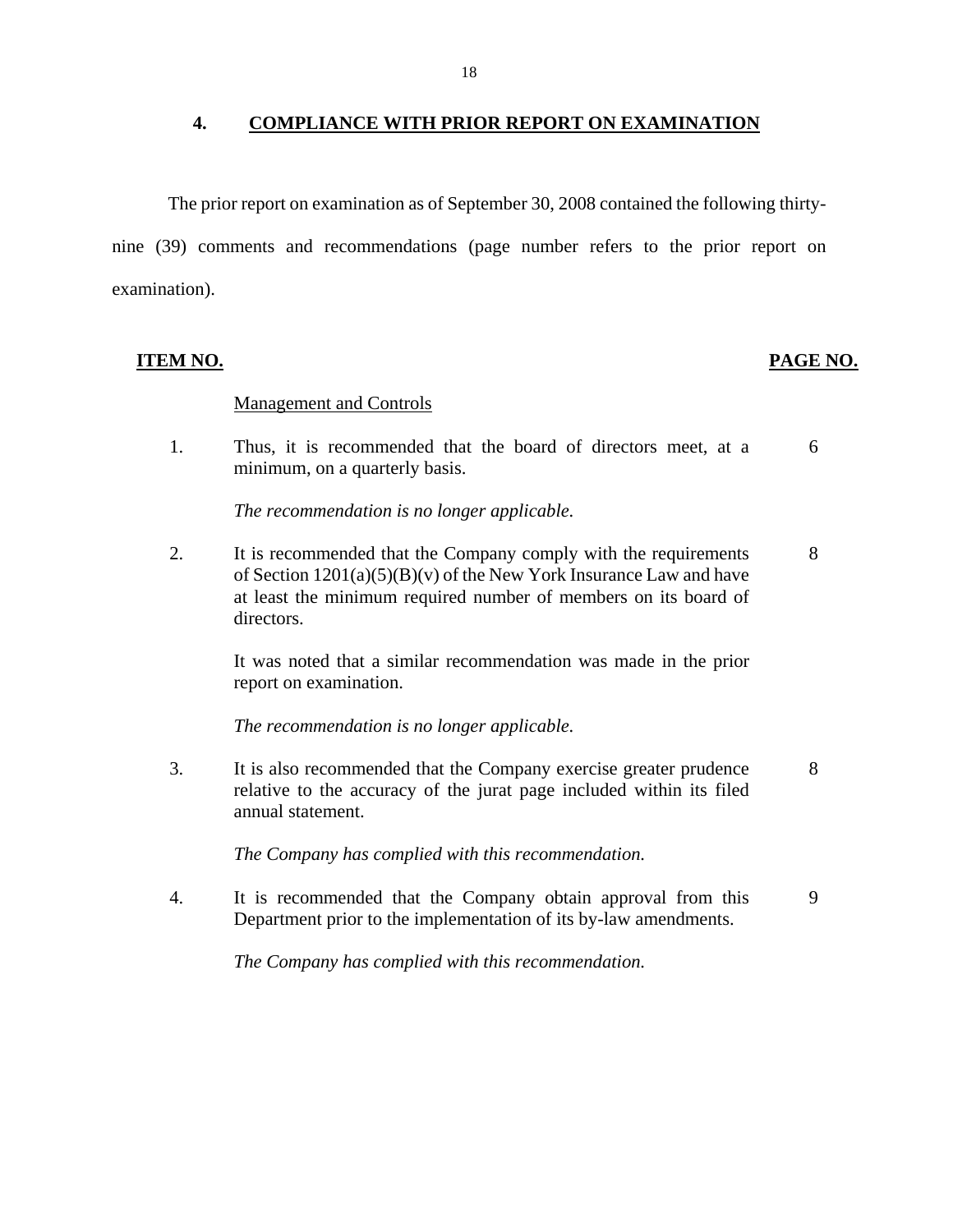5. It is recommended that all officers, directors and key employees of 9 the Company submit signed conflict of interest statements during each calendar year and that the Company establish a procedure for enforcing such policy.

*The Company has complied with this recommendation.* 

6. It is also recommended that the Company exercise greater care in 10 providing correct responses to the general interrogatories in its filed annual statements.

## *The Company has complied with this recommendation.*

## Holding Company System

7. It is recommended that the Company comply with the provisions of 15 Section 1505(c) of the New York Insurance Law by obtaining the Superintendent's prior approval for all of the administrative services agreements that the Company enters into with other members of its holding company system that involve five percent or more of its prior year-end admitted assets.

## *The Company has complied with this recommendation.*

## Accounts and Records

8. It is recommended that the Company's board of directors authorize 16 and approve the Company's investment transactions in accordance with the requirements of Section 1411(a) of the New York Insurance Law and that documentation supporting its actions be appended to the minutes of its meetings.

A similar recommendation was made in the prior report on examination.

## *The Company has complied with this recommendation.*

9. It is recommended that the Company amend its custodial agreements 17 with the Bank of New York and the Bank of America to include the requisite safeguards as set forth in the Department's Rules and in the guidelines of the *Financial Condition Examiners Handbook of the National Association of Insurance Commissioners.* 

*The Company has complied with this recommendation.* 

## **ITEM NO. PAGE NO.**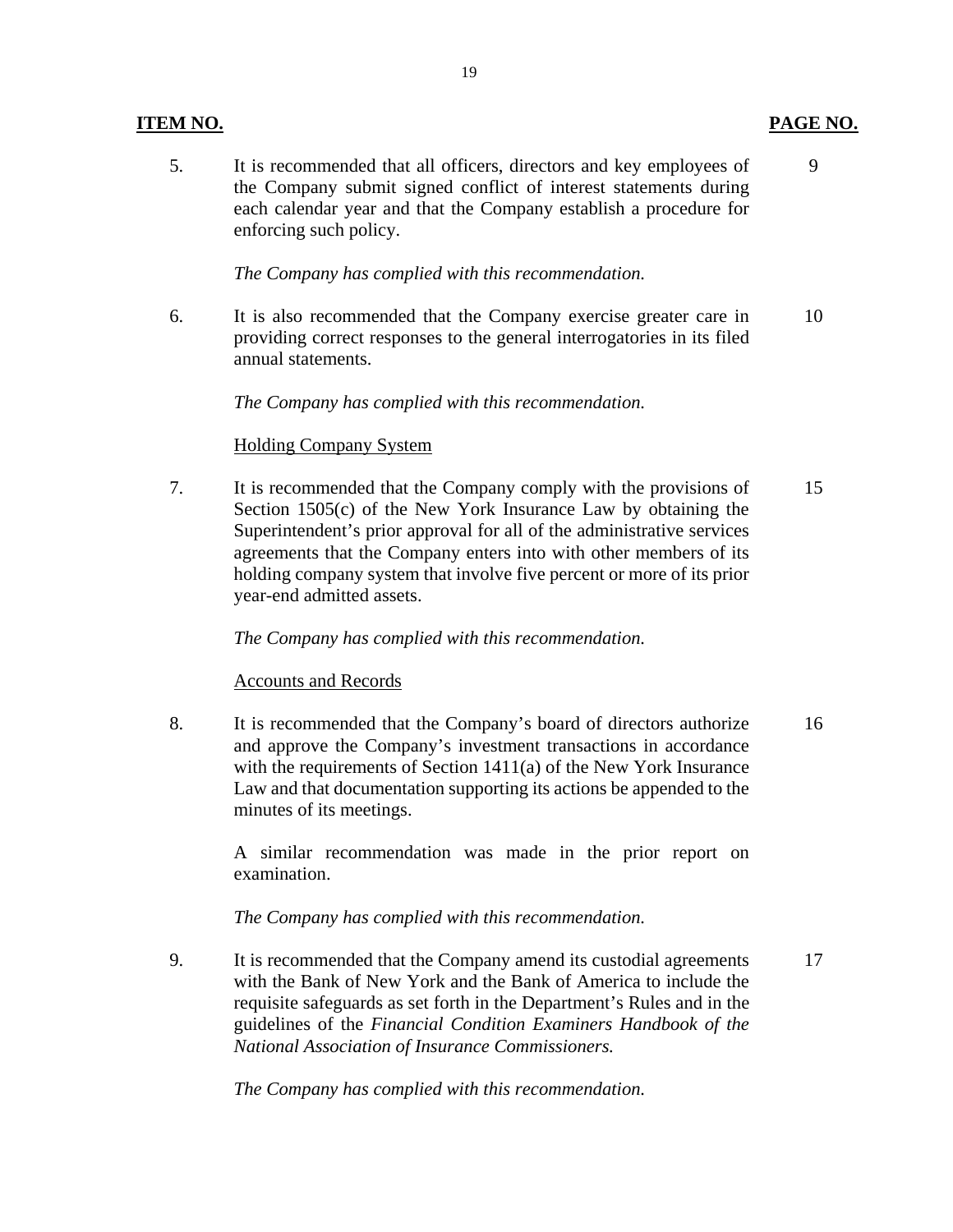10. It is recommended that HNINY record direct expenses in accordance 19 with Paragraph 9 of SSAP No. 70 of the NAIC Accounting Practices and Procedures Manual.

*The Company has complied with this recommendation.* 

11. It is also recommended that expenses incurred be allocated to the 19 Company on an equitable basis in accordance with the requirements of Section 1505(a) of the New York Insurance Law.

*The Company has complied with this recommendation.* 

12. It is recommended that HNNE and HNINY continue to review and 19 refine the allocation methodologies used to distribute expenses across cost centers.

*The Company has complied with this recommendation.* 

13. It is recommended that HNINY comply with Paragraph 12(b) of 20 SSAP No. 47 of the NAIC Accounting Practices and Procedures Manual by disclosing all required financial information relative to its ASC business, including the gross reimbursement for medical costs incurred relative to its ASC business, within the "Notes to the Financial Statements" section of its annual statement filings.

*The Company has complied with this recommendation.* 

14. It is recommended that HNINY comply with its own policy by issuing 21 premium refunds and resolving credits for its premium receivable accounts within specified timeframes.

*The Company has complied with this recommendation.* 

15. It is also recommended that the Company review its premium 21 receivable accounts and refund all monies owed plus any accrued interest thereon.

*The Company has complied with this recommendation.*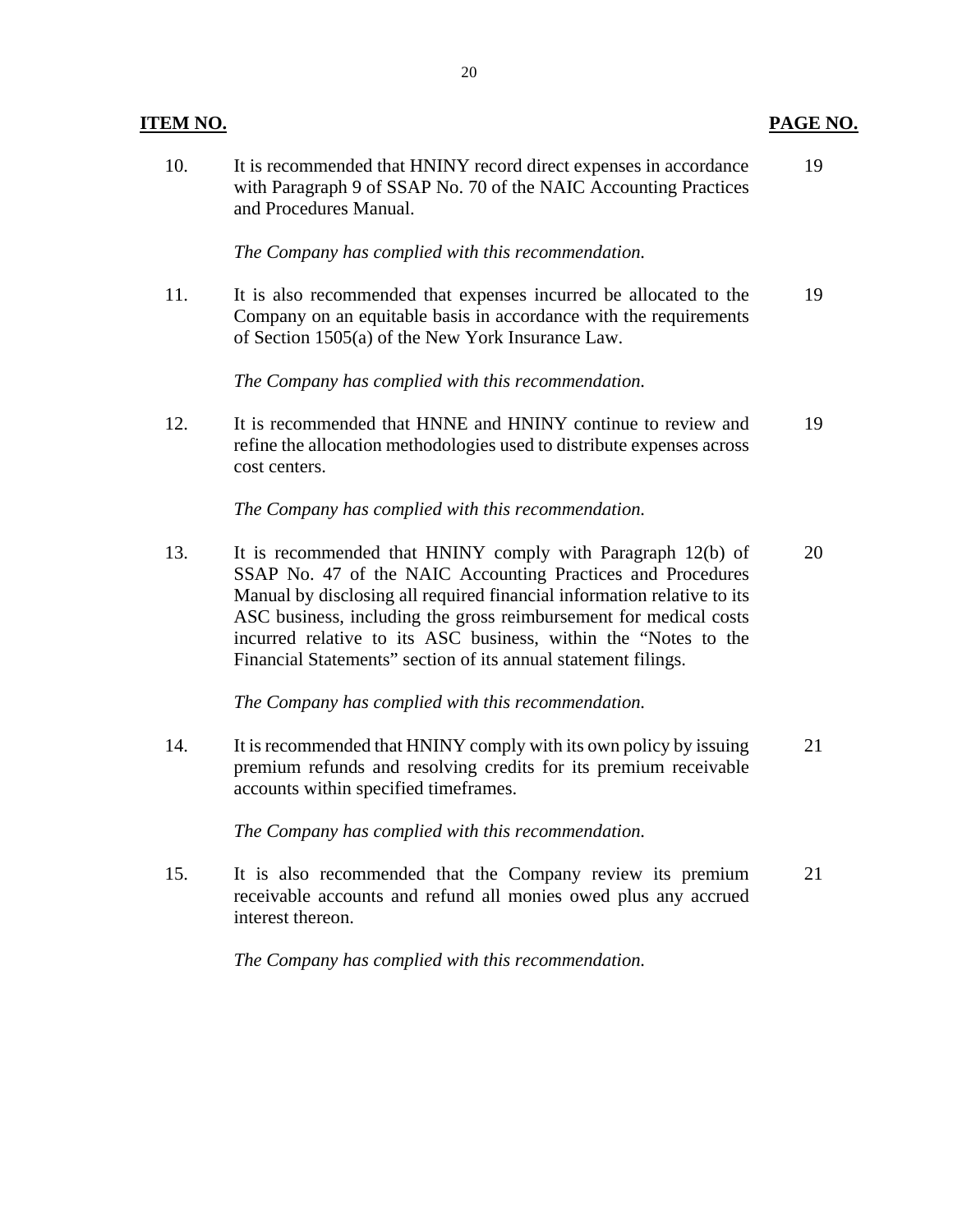## Department Regulation No. 164

16. It is recommended that HNINY comply with Part 101.4(c) of 22 Department Regulation No. 164 (11 NYCRR 101.4(c)) by signing a written agreement with CCN and filing the agreement with the Department for approval.

*This recommendation is no longer applicable.* 

17. It is also recommended that HNINY implement procedures to ensure 22 that contracts are reviewed and approved before obtaining services from its vendors.

*This recommendation is no longer applicable.* 

## Abandoned Property Law

18. It is recommended that the Company comply with the requirements 23 of Section 1315(1-a) of the New York Abandoned Property Law by filing a separate report for miscellaneous unclaimed property.

*This recommendation is no longer applicable.* 

19. It is also recommended that the Company maintain documentation 23 showing that it published the information required by Section 1316(3) of the New York Abandoned Property Law.

*The recommendation is no longer applicable.* 

20. It is recommended that HNINY maintain copies of its filed Reports, 24 as evidence of its compliance with Section 1316(2) of the New York Abandoned Property Law.

*The recommendation is no longer applicable.*

Premium Deficiency Reserve

21. It is recommended that HNINY comply with the provisions of 29 Paragraph 18 of SSAP No. 54 of the NAIC Accounting Practices and Procedures Manual by establishing the requisite liability.

*This recommendation is no longer applicable.*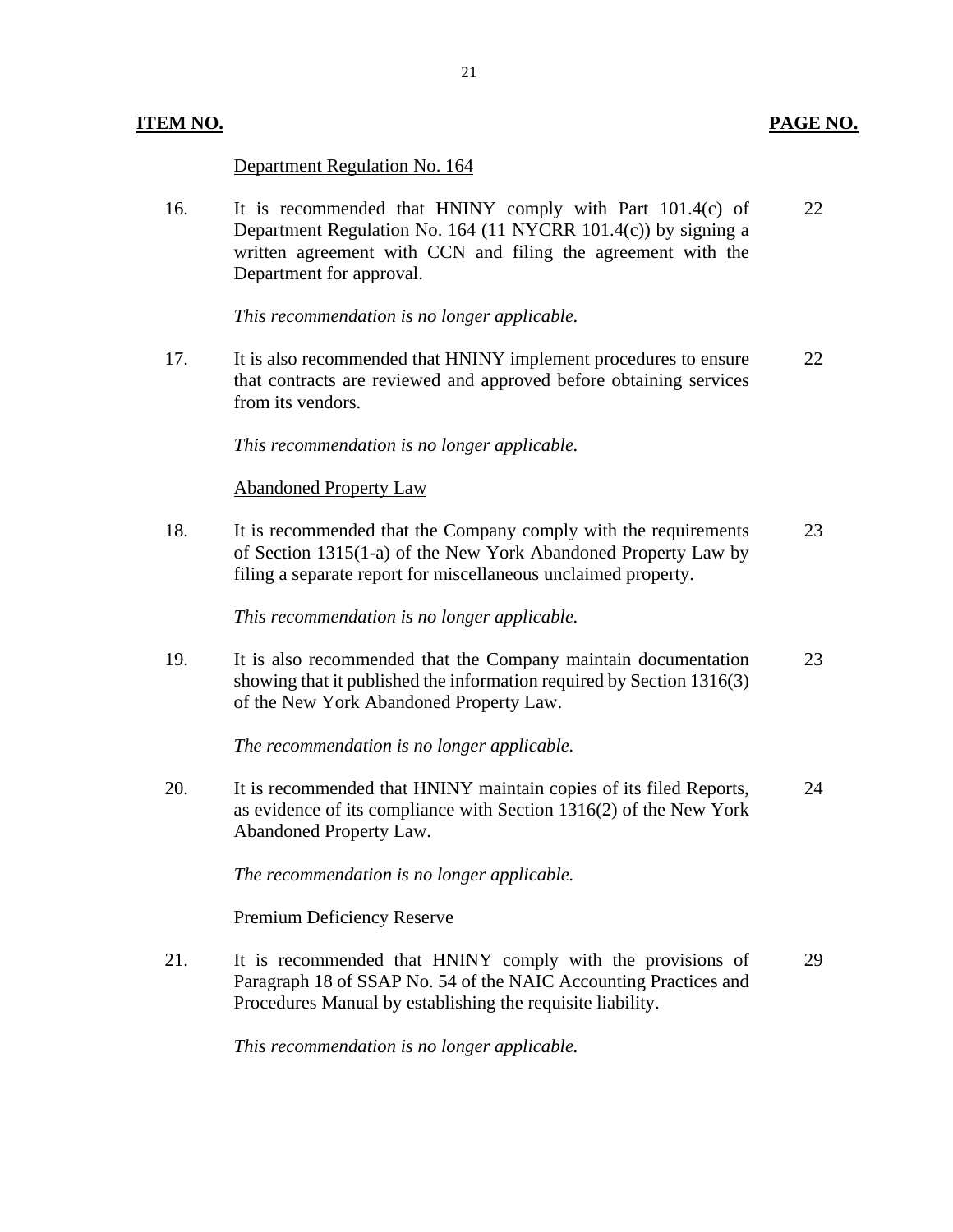## Prompt Pay Law

22. It is recommended that HNINY take the necessary steps to ensure 32 compliance with Sections 3224-a(a) and (c) of the New York Insurance Law.

*This recommendation is no longer applicable.* 

23. It is recommended that HNINY take the necessary steps to ensure 34 compliance with Section 3224-a(b) of the New York Insurance Law.

*This recommendation is no longer applicable.* 

24. It is recommended that HNINY refrain from denying POS claims for 35 lack of authorization without consideration of the member's POS outof-network benefits.

*This recommendation is no longer applicable.* 

## Usual, Customary and Reasonable Fees

25. It is recommended that HNINY comply with Part 216.6(a) of 36 Department Regulation No. 64 (11 NYCRR 216.6(a)) and process claims in accordance with contract provisions. The Company reported that it performed remediation of the affected claims in 2009.

*This recommendation is no longer applicable.* 

Explanation of Benefits Statements

26. It is recommended that HNINY issue EOBs that are in compliance 39 with the requirements of Sections  $3234(b)(3)$ , (6) and (7) of the New York Insurance Law.

*This recommendation is no longer applicable.*

Utilization Review

27. It is recommended that HNINY comply with the provisions of Section 39 4903(b) of the New York Insurance Law.

*This recommendation is no longer applicable.*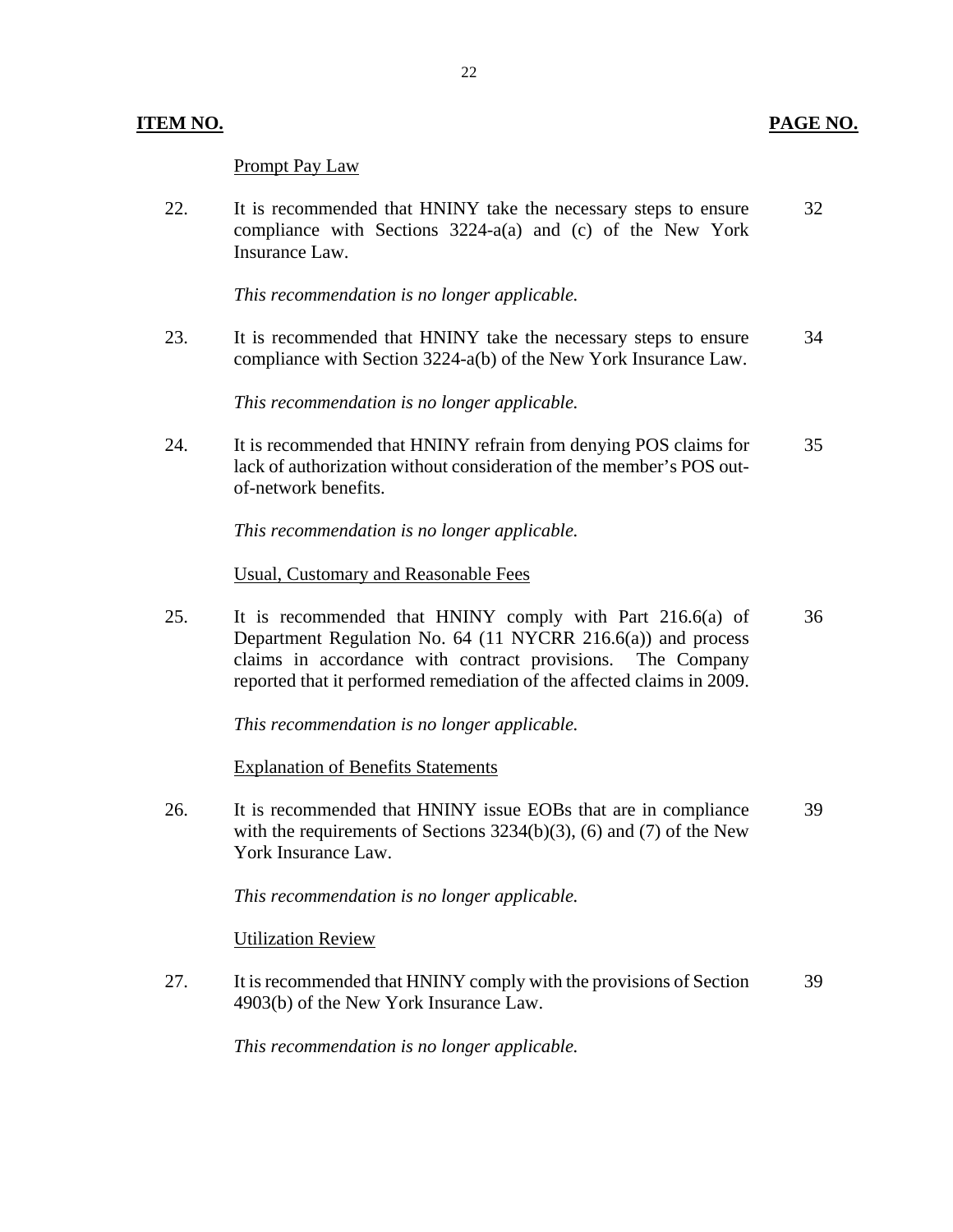## **ITEM NO. PAGE NO.**

28. It is recommended that HNINY update its policy on concurrent 40 utilization reviews to effectuate compliance with Section 4903(c) of the New York Insurance Law. It is also recommended that HNINY process its concurrent utilization reviews in accordance with Section 4903(c) of the New York Insurance Law.

*This recommendation is no longer applicable.* 

29. It is recommended that HNINY update its policy on retrospective 41 appeals to effectuate compliance with Section 4904(a) of the New York Insurance Law.

*The recommendation is no longer applicable.*

### **Grievances**

30. It is recommended that HNINY respond to grievance filings in a 42 timely manner (60 days), in compliance with its own policy.

*The recommendation is no longer applicable.* 

31. It is recommended that HNINY comply with its own policy and 42 procedures by responding to its ERU complaints in a timely manner (30 days).

*The recommendation is no longer applicable.* 

### Retro-termination of Policies

32. It is recommended that HNINY promptly terminate policies when 43 premiums are not received within the allowed grace period. In this regard, it is recommended that the Company review and pay all appropriate claims between the period premiums were paid and the date the policy was terminated.

*The recommendation is no longer applicable.*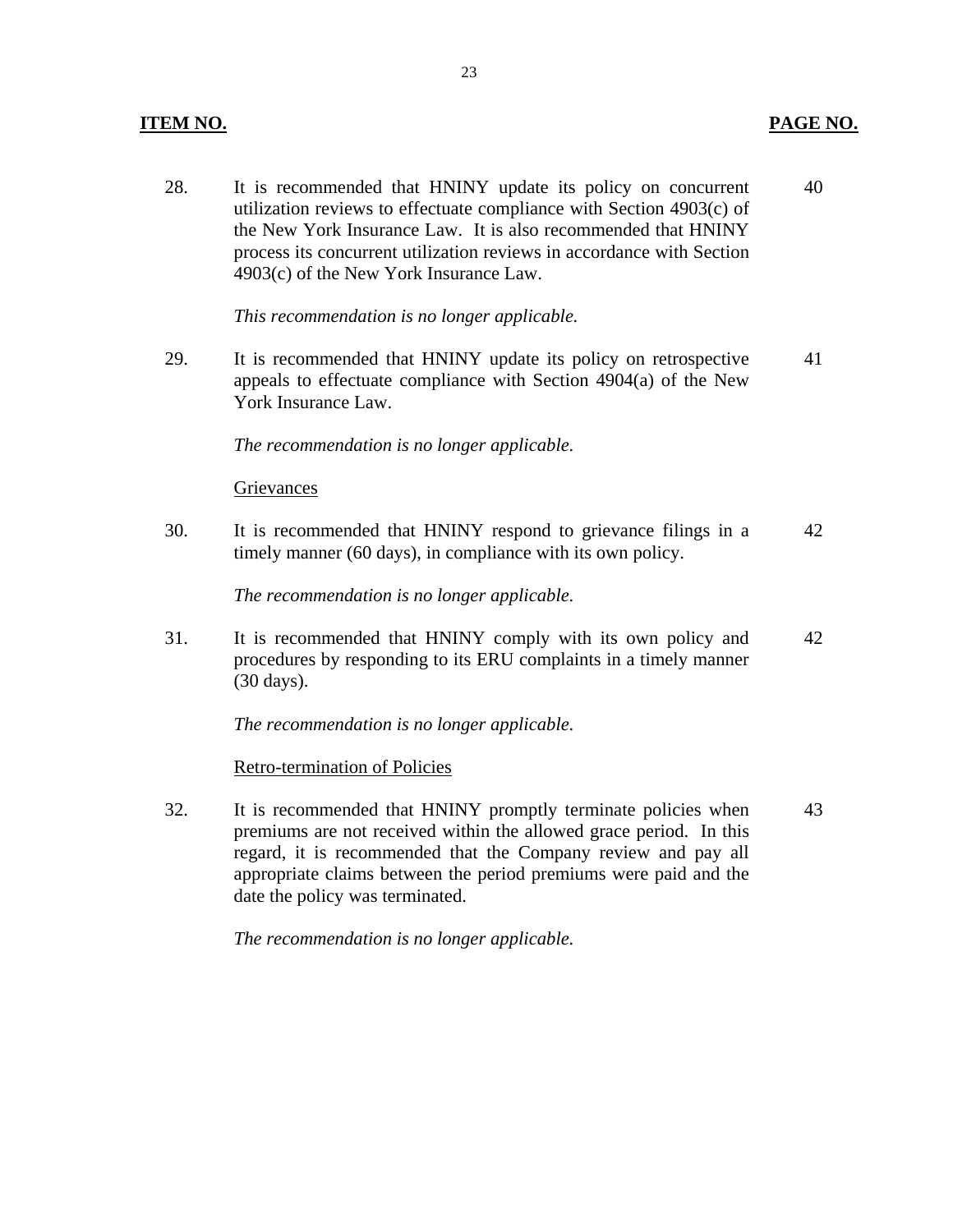## **ITEM PAGE NO.**

## Disclosure of Information

33. It is recommended that HNINY comply with Section 3217-a(a)(3)(D) of the New York Insurance Law by including the member's right to reconsideration in the Company's description of its utilization review policy and procedures within its disclosure information. 44

*The recommendation is no longer applicable.*

## Agents and Brokers

34. It is recommended that HNINY comply with Section 4235(h)(1) of the New York Insurance Law by filing its commission schedules with this Department. 45

*The recommendation is no longer applicable.* 

Schedule H – Aging Analysis of Claims Unpaid

35. It is recommended that HNINY exercise due care to ensure that the information reported in its Schedule H is complete and accurate. It is also recommended that the Company comply with Department Circular Letter No. 12 (2000) by including applicable prompt pay violations for its TPA and IPA claims in its filed Schedule H. 46

*The recommendation is no longer applicable.* 

Department Circular Letter No. 9 (1999)

36. It is recommended that HNINY obtain the annual certifications as required by Department Circular Letter No. 9 (1999). 46

*The recommendation is no longer applicable.*

Out-of-network Claims

37. It is recommended that HNINY comply with Section 2601(a) of the New York Insurance Law by revising its policy and discontinuing its practice of covering in-network facilities under the out-of-network benefits when the service was arranged by an out-of-network provider. 47

*The recommendation is no longer applicable.*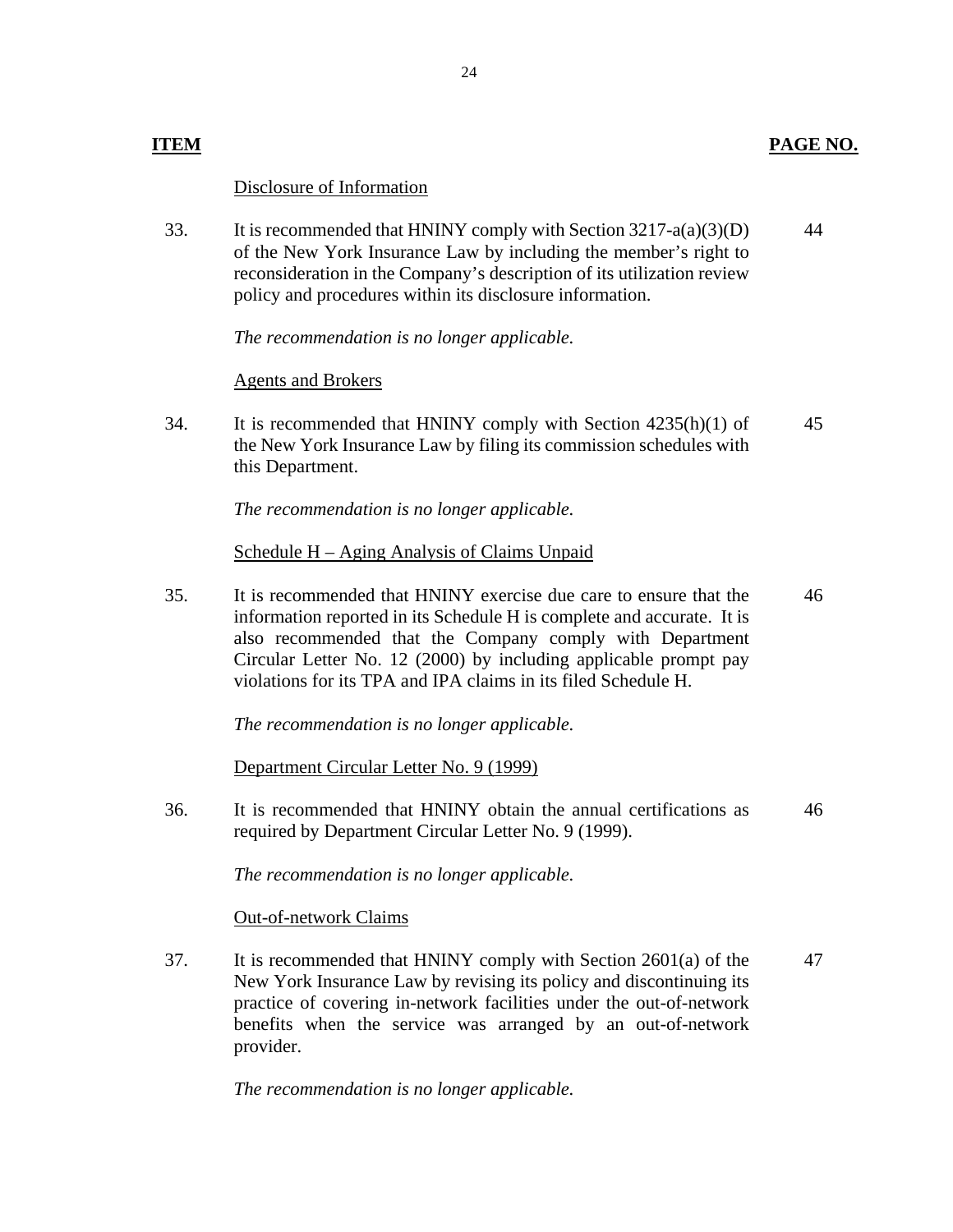| 'EM |                                                                                                                           | PAGE NO. |
|-----|---------------------------------------------------------------------------------------------------------------------------|----------|
|     | <b>Record Retention</b>                                                                                                   |          |
| 38. | It is recommended that the Company comply with Parts $243.1(b)(8)$<br>and $243.3(A)(2)$ of Department Regulation No. 152. | 48       |
|     | The Company has complied with this recommendation.                                                                        |          |
|     | <b>Passport Contracts</b>                                                                                                 |          |
| 39. | It is again recommended that HNINY eliminate unenforced contract<br>provisions from its policy contracts.                 | 49       |
|     | The recommendation is no longer applicable.                                                                               |          |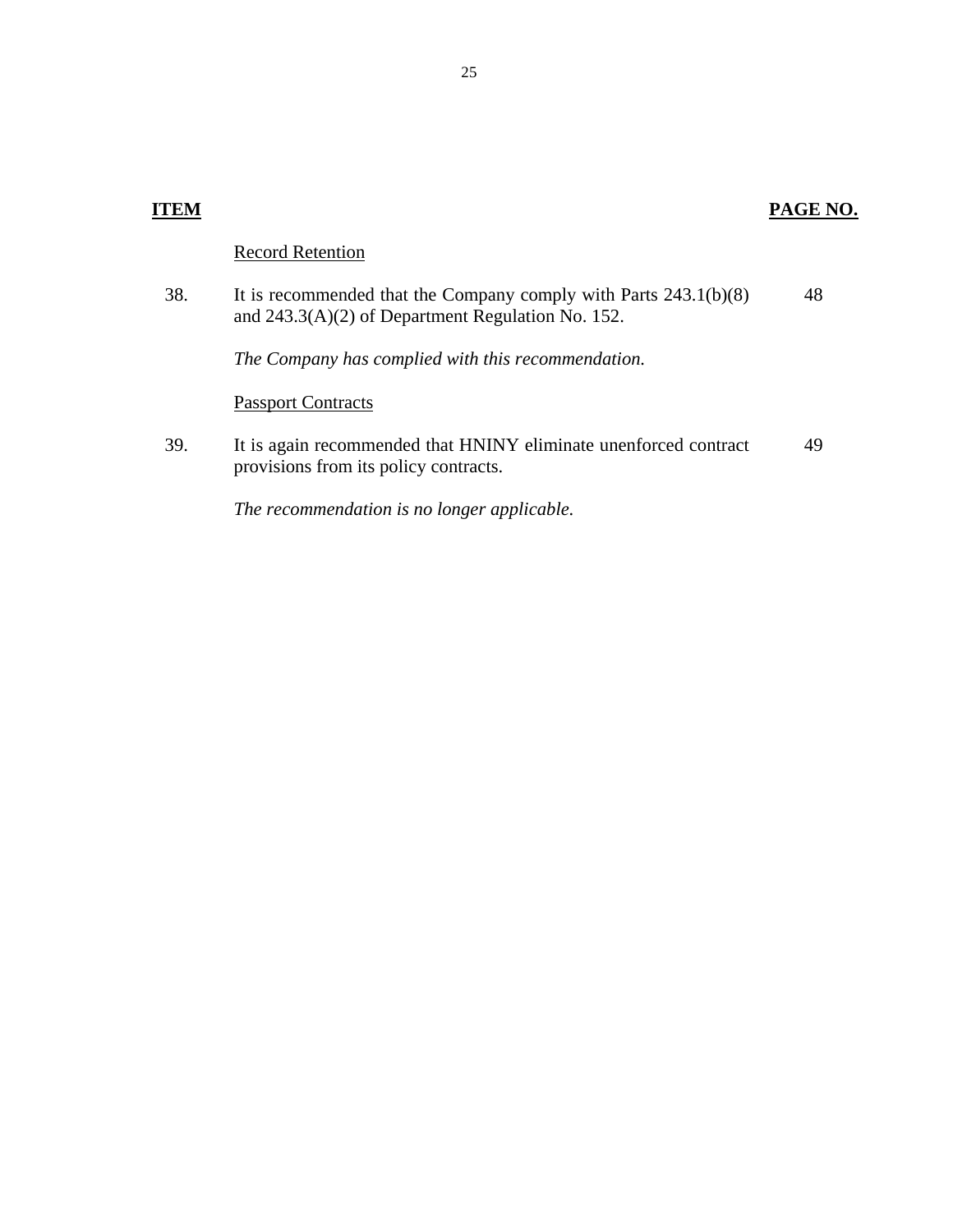Respectfully submitted,

 $\ddot{\phantom{0}}$  $/S/\sim$ Christopher Rushford, CFE

STATE OF NEW YORK ) COUNTY OF NEW YORK) ) SS )

 **Christopher Rushford**, being duly sworn, deposes and says that the foregoing report submitted by him is true to the best of his knowledge and belief. belief.  $\frac{1}{s}$ 

Christopher Rushford, CFE

 Subscribed and sworn to before me this  $\_\_\_\_\_$  day of  $\_\_\_\_$  2015.